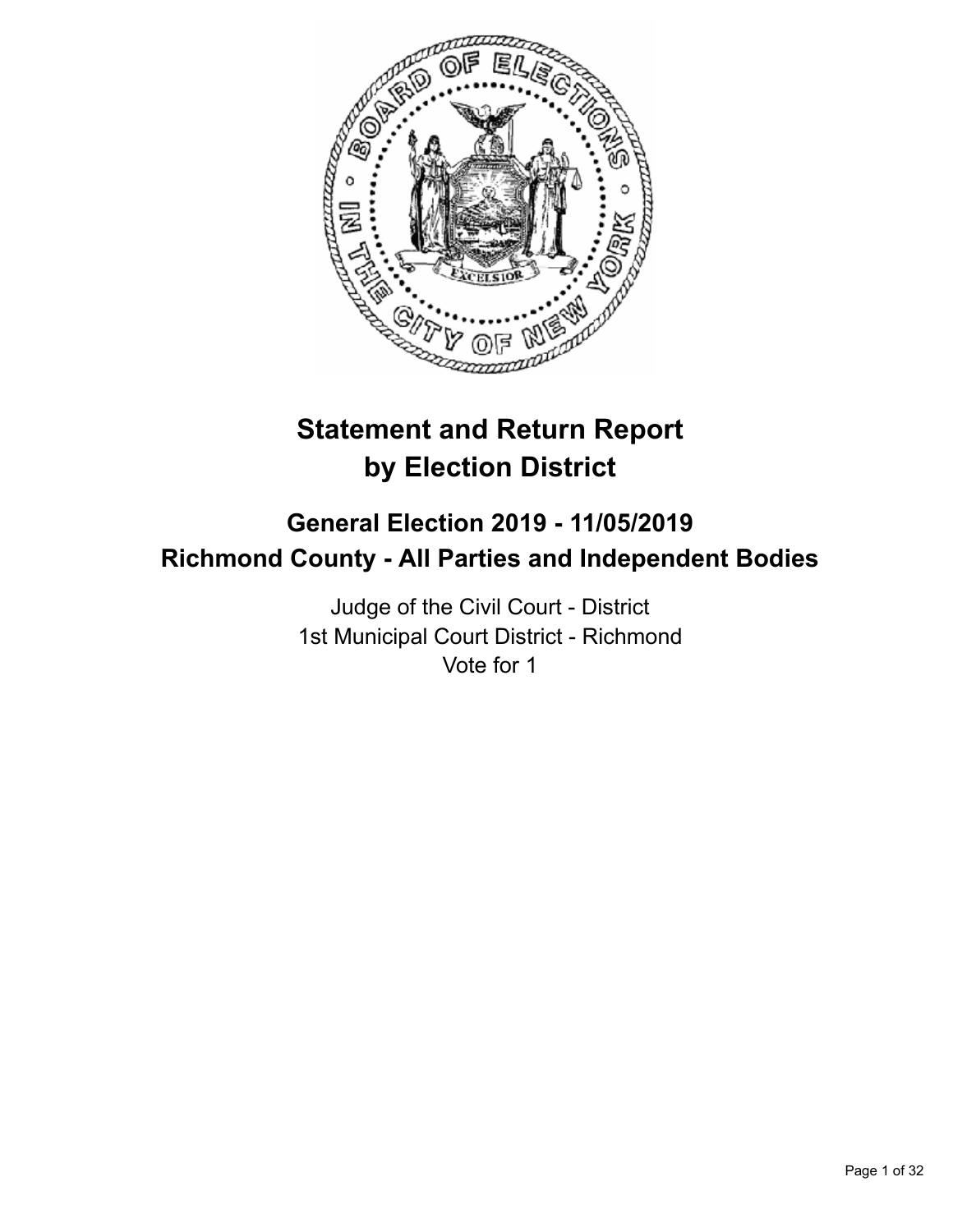

| <b>PUBLIC COUNTER</b>                                    | 255 |
|----------------------------------------------------------|-----|
| <b>MANUALLY COUNTED EMERGENCY</b>                        | 0   |
| ABSENTEE / MILITARY                                      | 8   |
| <b>AFFIDAVIT</b>                                         | 0   |
| <b>Total Ballots</b>                                     | 263 |
| Less - Inapplicable Federal/Special Presidential Ballots | 0   |
| <b>Total Applicable Ballots</b>                          | 263 |
| EDWINA WINNIE MARTIN (DEMOCRATIC)                        | 224 |
| <b>BOB HELBOCK (REPUBLICAN)</b>                          | 25  |
| <b>BOB HELBOCK (CONSERVATIVE)</b>                        | 3   |
| SHAWN MALACHOVSKY (INDEPENDENCE)                         | 5   |
| <b>Total Votes</b>                                       | 257 |
| Unrecorded                                               | 6   |

## **002/61**

| <b>PUBLIC COUNTER</b>                                    | 268 |
|----------------------------------------------------------|-----|
| MANUALLY COUNTED EMERGENCY                               | 0   |
| ABSENTEE / MILITARY                                      | 9   |
| AFFIDAVIT                                                | 0   |
| <b>Total Ballots</b>                                     | 277 |
| Less - Inapplicable Federal/Special Presidential Ballots | 0   |
| <b>Total Applicable Ballots</b>                          | 277 |
| EDWINA WINNIE MARTIN (DEMOCRATIC)                        | 227 |
| <b>BOB HELBOCK (REPUBLICAN)</b>                          | 27  |
| <b>BOB HELBOCK (CONSERVATIVE)</b>                        | 9   |
| SHAWN MALACHOVSKY (INDEPENDENCE)                         | 9   |
| <b>Total Votes</b>                                       | 272 |
| Unrecorded                                               | 5   |

| <b>PUBLIC COUNTER</b>                                    | 308 |
|----------------------------------------------------------|-----|
| MANUALLY COUNTED EMERGENCY                               | 0   |
| ABSENTEE / MILITARY                                      | 6   |
| AFFIDAVIT                                                | 0   |
| <b>Total Ballots</b>                                     | 314 |
| Less - Inapplicable Federal/Special Presidential Ballots | 0   |
| <b>Total Applicable Ballots</b>                          | 314 |
| EDWINA WINNIE MARTIN (DEMOCRATIC)                        | 241 |
| <b>BOB HELBOCK (REPUBLICAN)</b>                          | 48  |
| <b>BOB HELBOCK (CONSERVATIVE)</b>                        | 11  |
| SHAWN MALACHOVSKY (INDEPENDENCE)                         | 4   |
| <b>Total Votes</b>                                       | 304 |
| Unrecorded                                               | 10  |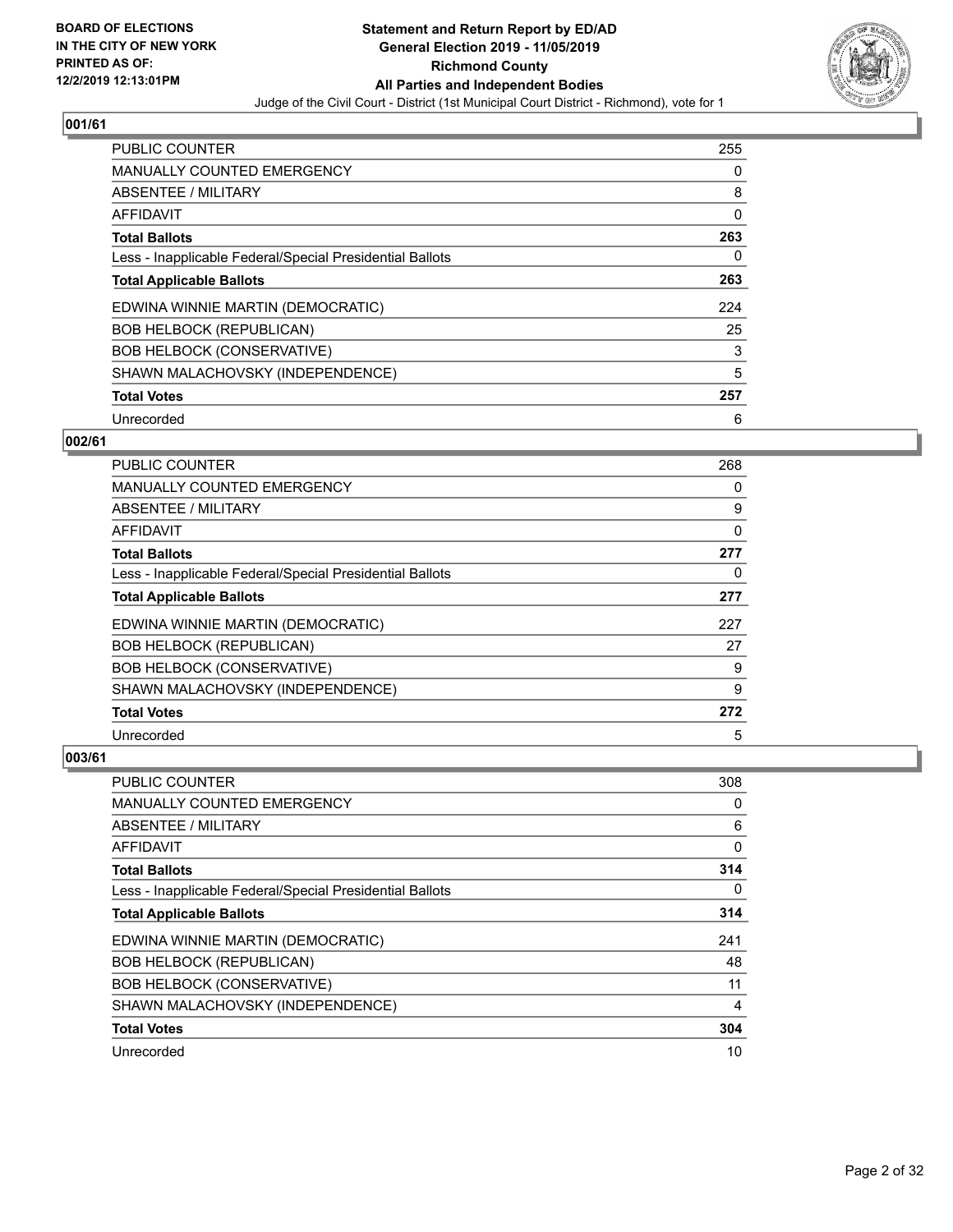

| <b>PUBLIC COUNTER</b>                                    | 319 |
|----------------------------------------------------------|-----|
| <b>MANUALLY COUNTED EMERGENCY</b>                        | 0   |
| ABSENTEE / MILITARY                                      | 11  |
| AFFIDAVIT                                                | 1   |
| <b>Total Ballots</b>                                     | 331 |
| Less - Inapplicable Federal/Special Presidential Ballots | 0   |
| <b>Total Applicable Ballots</b>                          | 331 |
| EDWINA WINNIE MARTIN (DEMOCRATIC)                        | 262 |
| <b>BOB HELBOCK (REPUBLICAN)</b>                          | 44  |
| <b>BOB HELBOCK (CONSERVATIVE)</b>                        | 7   |
| SHAWN MALACHOVSKY (INDEPENDENCE)                         | 10  |
| <b>Total Votes</b>                                       | 323 |
| Unrecorded                                               | 8   |

#### **005/61 COMBINED into: 004/61**

#### **006/61**

| PUBLIC COUNTER                                           | 172 |
|----------------------------------------------------------|-----|
| MANUALLY COUNTED EMERGENCY                               | 0   |
| ABSENTEE / MILITARY                                      | 31  |
| AFFIDAVIT                                                | 3   |
| <b>Total Ballots</b>                                     | 206 |
| Less - Inapplicable Federal/Special Presidential Ballots | 0   |
| <b>Total Applicable Ballots</b>                          | 206 |
| EDWINA WINNIE MARTIN (DEMOCRATIC)                        | 136 |
| <b>BOB HELBOCK (REPUBLICAN)</b>                          | 50  |
| <b>BOB HELBOCK (CONSERVATIVE)</b>                        | 9   |
| SHAWN MALACHOVSKY (INDEPENDENCE)                         | 4   |
| <b>Total Votes</b>                                       | 199 |
| Unrecorded                                               | 7   |

| PUBLIC COUNTER                                           | 157      |
|----------------------------------------------------------|----------|
| <b>MANUALLY COUNTED EMERGENCY</b>                        | 0        |
| ABSENTEE / MILITARY                                      | 4        |
| AFFIDAVIT                                                | $\Omega$ |
| <b>Total Ballots</b>                                     | 161      |
| Less - Inapplicable Federal/Special Presidential Ballots | 0        |
| <b>Total Applicable Ballots</b>                          | 161      |
| EDWINA WINNIE MARTIN (DEMOCRATIC)                        | 141      |
| <b>BOB HELBOCK (REPUBLICAN)</b>                          | 9        |
| <b>BOB HELBOCK (CONSERVATIVE)</b>                        | 2        |
| SHAWN MALACHOVSKY (INDEPENDENCE)                         | 1        |
| <b>Total Votes</b>                                       | 153      |
| Unrecorded                                               | 8        |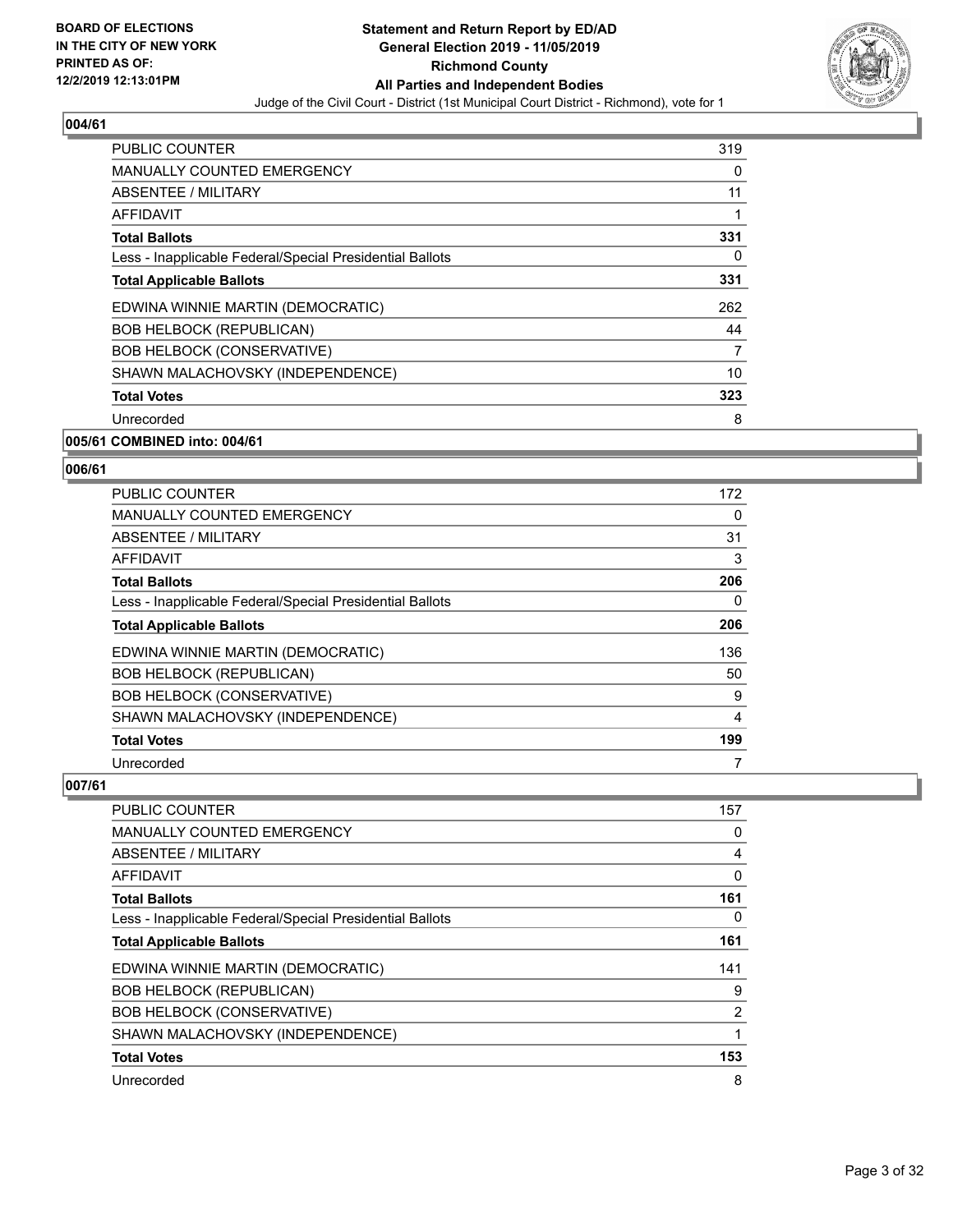

| <b>PUBLIC COUNTER</b>                                    | 227 |
|----------------------------------------------------------|-----|
| <b>MANUALLY COUNTED EMERGENCY</b>                        | 0   |
| <b>ABSENTEE / MILITARY</b>                               | 7   |
| <b>AFFIDAVIT</b>                                         | 0   |
| <b>Total Ballots</b>                                     | 234 |
| Less - Inapplicable Federal/Special Presidential Ballots | 0   |
| <b>Total Applicable Ballots</b>                          | 234 |
| EDWINA WINNIE MARTIN (DEMOCRATIC)                        | 205 |
| <b>BOB HELBOCK (REPUBLICAN)</b>                          | 15  |
| <b>BOB HELBOCK (CONSERVATIVE)</b>                        | 7   |
| SHAWN MALACHOVSKY (INDEPENDENCE)                         | 4   |
| UNATTRIBUTABLE WRITE-IN (WRITE-IN)                       | 1   |
| <b>Total Votes</b>                                       | 232 |
|                                                          |     |

## **009/61**

| <b>PUBLIC COUNTER</b>                                    | 505 |
|----------------------------------------------------------|-----|
| MANUALLY COUNTED EMERGENCY                               | 0   |
| ABSENTEE / MILITARY                                      | 26  |
| AFFIDAVIT                                                | 0   |
| <b>Total Ballots</b>                                     | 531 |
| Less - Inapplicable Federal/Special Presidential Ballots | 0   |
| <b>Total Applicable Ballots</b>                          | 531 |
| EDWINA WINNIE MARTIN (DEMOCRATIC)                        | 380 |
| <b>BOB HELBOCK (REPUBLICAN)</b>                          | 95  |
| <b>BOB HELBOCK (CONSERVATIVE)</b>                        | 34  |
| SHAWN MALACHOVSKY (INDEPENDENCE)                         | 12  |
| <b>Total Votes</b>                                       | 521 |
| Unrecorded                                               | 10  |

| PUBLIC COUNTER                                           | 230 |
|----------------------------------------------------------|-----|
| <b>MANUALLY COUNTED EMERGENCY</b>                        | 0   |
| ABSENTEE / MILITARY                                      | 9   |
| <b>AFFIDAVIT</b>                                         | 0   |
| <b>Total Ballots</b>                                     | 239 |
| Less - Inapplicable Federal/Special Presidential Ballots | 0   |
| <b>Total Applicable Ballots</b>                          | 239 |
| EDWINA WINNIE MARTIN (DEMOCRATIC)                        | 182 |
| <b>BOB HELBOCK (REPUBLICAN)</b>                          | 43  |
| <b>BOB HELBOCK (CONSERVATIVE)</b>                        | 5   |
| SHAWN MALACHOVSKY (INDEPENDENCE)                         | 1   |
| <b>Total Votes</b>                                       | 231 |
| Unrecorded                                               | 8   |
| 011/61 COMBINED into: 009/61                             |     |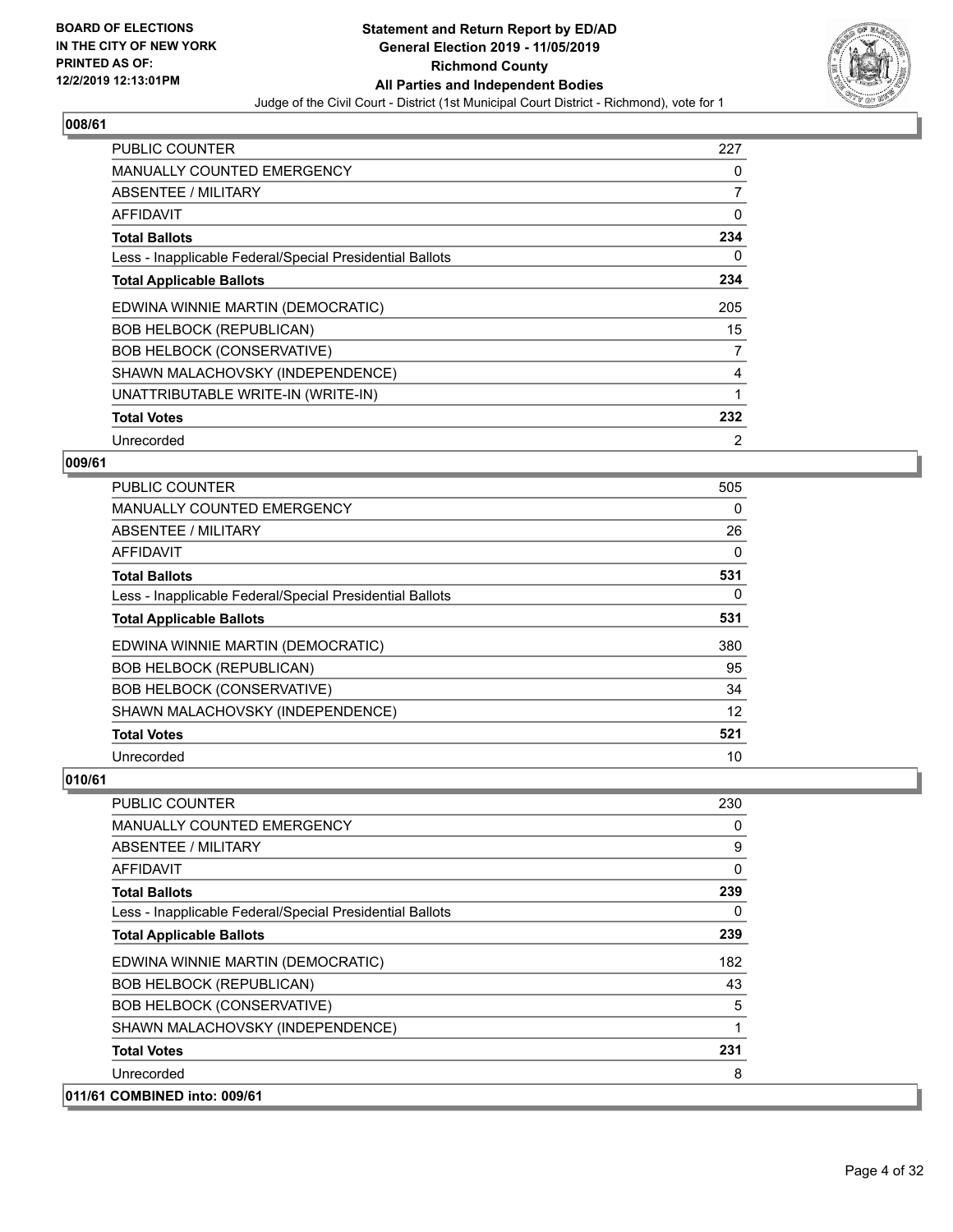

| <b>PUBLIC COUNTER</b>                                    | 417 |
|----------------------------------------------------------|-----|
| <b>MANUALLY COUNTED EMERGENCY</b>                        | 0   |
| ABSENTEE / MILITARY                                      | 8   |
| <b>AFFIDAVIT</b>                                         |     |
| <b>Total Ballots</b>                                     | 426 |
| Less - Inapplicable Federal/Special Presidential Ballots | 0   |
| <b>Total Applicable Ballots</b>                          | 426 |
| EDWINA WINNIE MARTIN (DEMOCRATIC)                        | 187 |
| <b>BOB HELBOCK (REPUBLICAN)</b>                          | 190 |
| <b>BOB HELBOCK (CONSERVATIVE)</b>                        | 37  |
| SHAWN MALACHOVSKY (INDEPENDENCE)                         | 8   |
| <b>Total Votes</b>                                       | 422 |
| Unrecorded                                               | 4   |

## **013/61**

| <b>PUBLIC COUNTER</b>                                    | 201      |
|----------------------------------------------------------|----------|
| <b>MANUALLY COUNTED EMERGENCY</b>                        | 0        |
| ABSENTEE / MILITARY                                      | 8        |
| AFFIDAVIT                                                | 0        |
| <b>Total Ballots</b>                                     | 209      |
| Less - Inapplicable Federal/Special Presidential Ballots | $\Omega$ |
| <b>Total Applicable Ballots</b>                          | 209      |
| EDWINA WINNIE MARTIN (DEMOCRATIC)                        | 146      |
| <b>BOB HELBOCK (REPUBLICAN)</b>                          | 43       |
| <b>BOB HELBOCK (CONSERVATIVE)</b>                        | 14       |
| SHAWN MALACHOVSKY (INDEPENDENCE)                         | 5        |
| <b>Total Votes</b>                                       | 208      |
| Unrecorded                                               | 1        |

| PUBLIC COUNTER                                           | 242 |
|----------------------------------------------------------|-----|
| <b>MANUALLY COUNTED EMERGENCY</b>                        | 0   |
| ABSENTEE / MILITARY                                      | 10  |
| AFFIDAVIT                                                |     |
| <b>Total Ballots</b>                                     | 253 |
| Less - Inapplicable Federal/Special Presidential Ballots | 0   |
| <b>Total Applicable Ballots</b>                          | 253 |
| EDWINA WINNIE MARTIN (DEMOCRATIC)                        | 129 |
| <b>BOB HELBOCK (REPUBLICAN)</b>                          | 98  |
| <b>BOB HELBOCK (CONSERVATIVE)</b>                        | 22  |
| SHAWN MALACHOVSKY (INDEPENDENCE)                         | 3   |
| <b>Total Votes</b>                                       | 252 |
| Unrecorded                                               |     |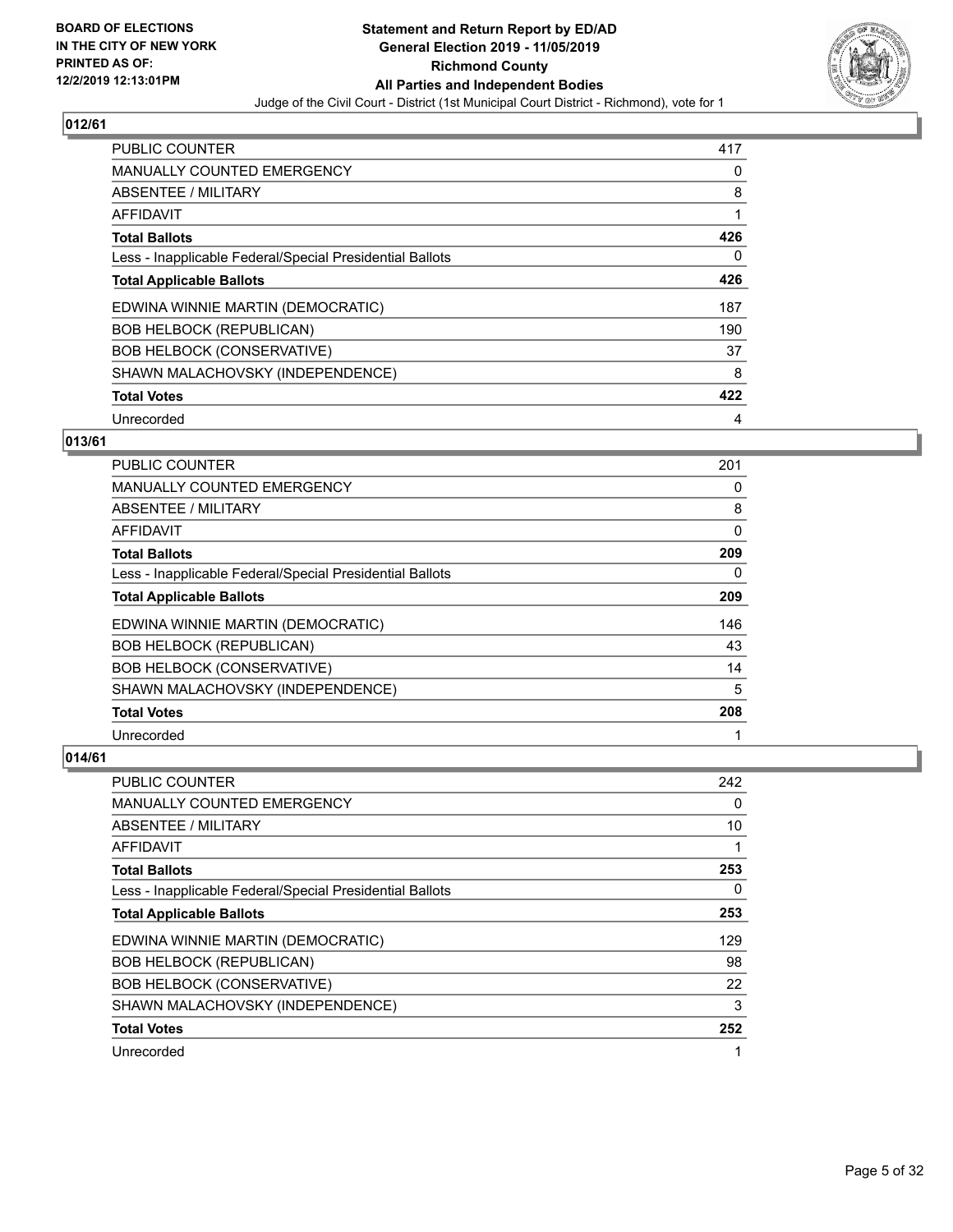

| <b>PUBLIC COUNTER</b>                                    | 179            |
|----------------------------------------------------------|----------------|
| <b>MANUALLY COUNTED EMERGENCY</b>                        | 0              |
| ABSENTEE / MILITARY                                      | 5              |
| <b>AFFIDAVIT</b>                                         | 0              |
| <b>Total Ballots</b>                                     | 184            |
| Less - Inapplicable Federal/Special Presidential Ballots | 0              |
| <b>Total Applicable Ballots</b>                          | 184            |
| EDWINA WINNIE MARTIN (DEMOCRATIC)                        | 84             |
| <b>BOB HELBOCK (REPUBLICAN)</b>                          | 73             |
| <b>BOB HELBOCK (CONSERVATIVE)</b>                        | 20             |
| SHAWN MALACHOVSKY (INDEPENDENCE)                         | 5              |
| <b>Total Votes</b>                                       | 182            |
| Unrecorded                                               | $\overline{2}$ |

#### **016/61**

| PUBLIC COUNTER                                           | 164      |
|----------------------------------------------------------|----------|
| MANUALLY COUNTED EMERGENCY                               | $\Omega$ |
| ABSENTEE / MILITARY                                      | 11       |
| AFFIDAVIT                                                |          |
| <b>Total Ballots</b>                                     | 176      |
| Less - Inapplicable Federal/Special Presidential Ballots | 0        |
| <b>Total Applicable Ballots</b>                          | 176      |
| EDWINA WINNIE MARTIN (DEMOCRATIC)                        | 151      |
| <b>BOB HELBOCK (REPUBLICAN)</b>                          | 14       |
| <b>BOB HELBOCK (CONSERVATIVE)</b>                        | 2        |
| SHAWN MALACHOVSKY (INDEPENDENCE)                         |          |
| <b>Total Votes</b>                                       | 168      |
| Unrecorded                                               | 8        |

| <b>PUBLIC COUNTER</b>                                    | 149            |
|----------------------------------------------------------|----------------|
| <b>MANUALLY COUNTED EMERGENCY</b>                        | $\Omega$       |
| ABSENTEE / MILITARY                                      | 10             |
| AFFIDAVIT                                                | 3              |
| <b>Total Ballots</b>                                     | 162            |
| Less - Inapplicable Federal/Special Presidential Ballots | $\Omega$       |
| <b>Total Applicable Ballots</b>                          | 162            |
| EDWINA WINNIE MARTIN (DEMOCRATIC)                        | 134            |
| <b>BOB HELBOCK (REPUBLICAN)</b>                          | 15             |
| <b>BOB HELBOCK (CONSERVATIVE)</b>                        | 5              |
| SHAWN MALACHOVSKY (INDEPENDENCE)                         | $\overline{4}$ |
| <b>Total Votes</b>                                       | 158            |
| Unrecorded                                               | 4              |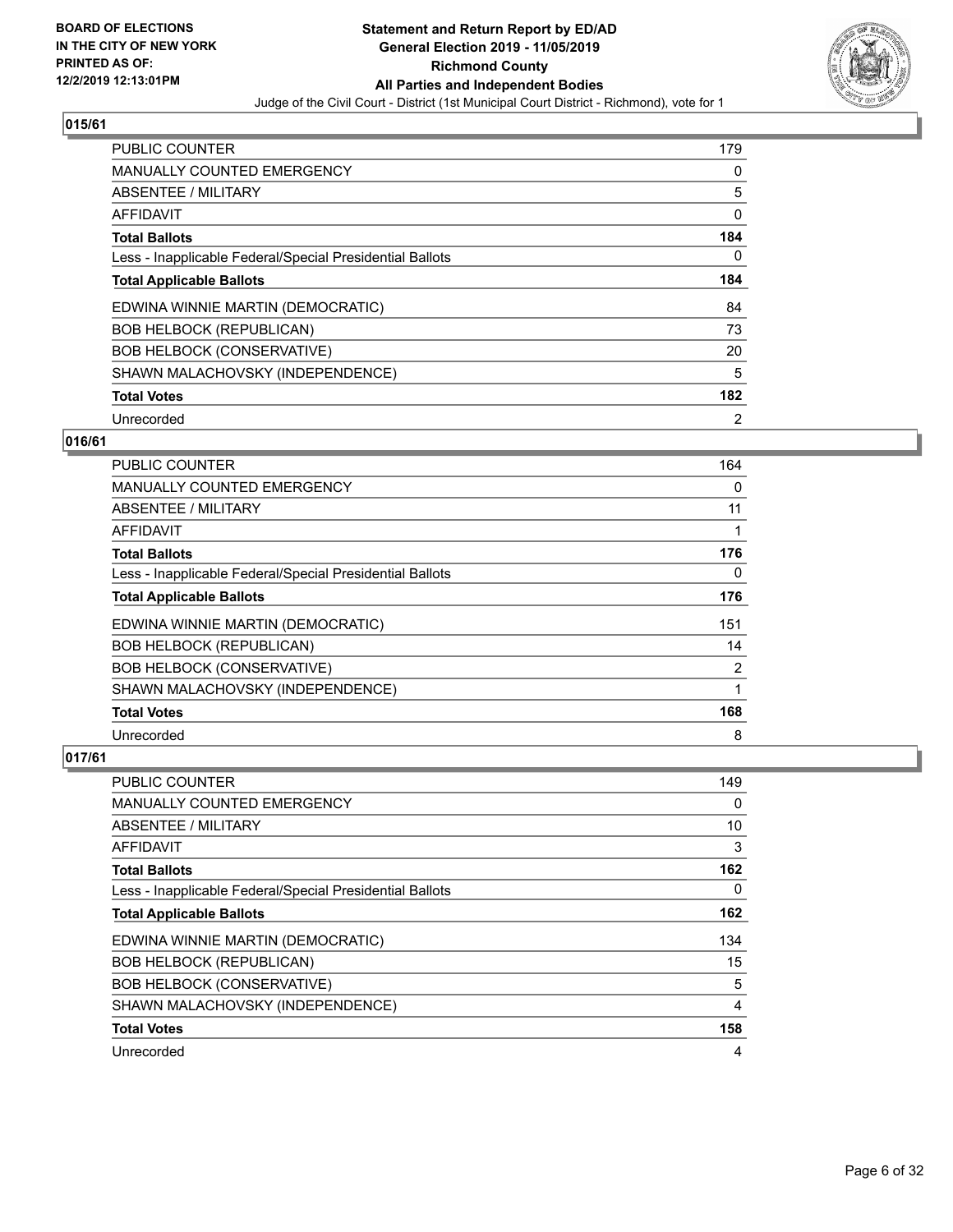

| PUBLIC COUNTER                                           | 445      |
|----------------------------------------------------------|----------|
| <b>MANUALLY COUNTED EMERGENCY</b>                        | $\Omega$ |
| ABSENTEE / MILITARY                                      | 17       |
| <b>AFFIDAVIT</b>                                         |          |
| <b>Total Ballots</b>                                     | 463      |
| Less - Inapplicable Federal/Special Presidential Ballots | $\Omega$ |
| <b>Total Applicable Ballots</b>                          | 463      |
| EDWINA WINNIE MARTIN (DEMOCRATIC)                        | 142      |
| <b>BOB HELBOCK (REPUBLICAN)</b>                          | 232      |
| <b>BOB HELBOCK (CONSERVATIVE)</b>                        | 66       |
| SHAWN MALACHOVSKY (INDEPENDENCE)                         | 13       |
| <b>Total Votes</b>                                       | 453      |
| Unrecorded                                               | 10       |

#### **019/61**

| <b>PUBLIC COUNTER</b>                                    | 216 |
|----------------------------------------------------------|-----|
| <b>MANUALLY COUNTED EMERGENCY</b>                        | 0   |
| <b>ABSENTEE / MILITARY</b>                               | 11  |
| <b>AFFIDAVIT</b>                                         | 0   |
| <b>Total Ballots</b>                                     | 227 |
| Less - Inapplicable Federal/Special Presidential Ballots | 0   |
| <b>Total Applicable Ballots</b>                          | 227 |
| EDWINA WINNIE MARTIN (DEMOCRATIC)                        | 123 |
| <b>BOB HELBOCK (REPUBLICAN)</b>                          | 81  |
| <b>BOB HELBOCK (CONSERVATIVE)</b>                        | 18  |
| SHAWN MALACHOVSKY (INDEPENDENCE)                         | 2   |
| CHARLES HARGROVE (WRITE-IN)                              | 1   |
| MIRIAM CUSICK (WRITE-IN)                                 | 1   |
| <b>Total Votes</b>                                       | 226 |
| Unrecorded                                               |     |

| <b>PUBLIC COUNTER</b>                                    | 205 |
|----------------------------------------------------------|-----|
| <b>MANUALLY COUNTED EMERGENCY</b>                        | 0   |
| ABSENTEE / MILITARY                                      | 5   |
| AFFIDAVIT                                                |     |
| <b>Total Ballots</b>                                     | 211 |
| Less - Inapplicable Federal/Special Presidential Ballots | 0   |
| <b>Total Applicable Ballots</b>                          | 211 |
| EDWINA WINNIE MARTIN (DEMOCRATIC)                        | 100 |
| <b>BOB HELBOCK (REPUBLICAN)</b>                          | 77  |
| <b>BOB HELBOCK (CONSERVATIVE)</b>                        | 24  |
| SHAWN MALACHOVSKY (INDEPENDENCE)                         | 6   |
| <b>Total Votes</b>                                       | 207 |
| Unrecorded                                               | 4   |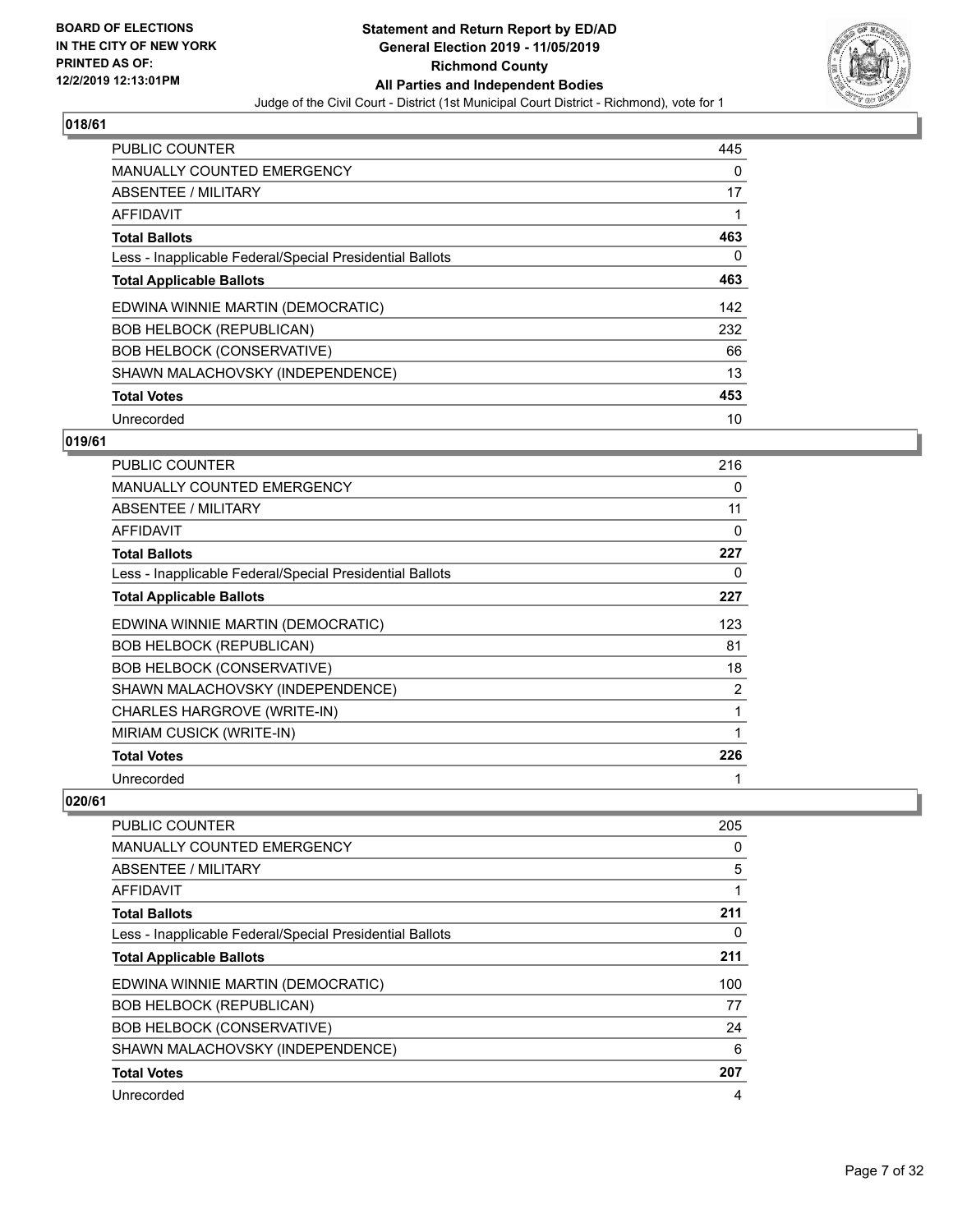

| <b>PUBLIC COUNTER</b>                                    | 185 |
|----------------------------------------------------------|-----|
| <b>MANUALLY COUNTED EMERGENCY</b>                        | 0   |
| ABSENTEE / MILITARY                                      | 3   |
| <b>AFFIDAVIT</b>                                         | 0   |
| <b>Total Ballots</b>                                     | 188 |
| Less - Inapplicable Federal/Special Presidential Ballots | 0   |
| <b>Total Applicable Ballots</b>                          | 188 |
| EDWINA WINNIE MARTIN (DEMOCRATIC)                        | 158 |
| <b>BOB HELBOCK (REPUBLICAN)</b>                          | 21  |
| <b>BOB HELBOCK (CONSERVATIVE)</b>                        | 5   |
| SHAWN MALACHOVSKY (INDEPENDENCE)                         | 1   |
| <b>Total Votes</b>                                       | 185 |
| Unrecorded                                               | 3   |

## **022/61**

| <b>PUBLIC COUNTER</b>                                    | 189 |
|----------------------------------------------------------|-----|
| MANUALLY COUNTED EMERGENCY                               | 0   |
| <b>ABSENTEE / MILITARY</b>                               | 5   |
| AFFIDAVIT                                                | 0   |
| <b>Total Ballots</b>                                     | 194 |
| Less - Inapplicable Federal/Special Presidential Ballots | 0   |
| <b>Total Applicable Ballots</b>                          | 194 |
| EDWINA WINNIE MARTIN (DEMOCRATIC)                        | 147 |
| <b>BOB HELBOCK (REPUBLICAN)</b>                          | 35  |
| <b>BOB HELBOCK (CONSERVATIVE)</b>                        | 4   |
| SHAWN MALACHOVSKY (INDEPENDENCE)                         | 4   |
| <b>Total Votes</b>                                       | 190 |
| Unrecorded                                               | 4   |

| PUBLIC COUNTER                                           | 157            |
|----------------------------------------------------------|----------------|
| <b>MANUALLY COUNTED EMERGENCY</b>                        | 0              |
| ABSENTEE / MILITARY                                      | 6              |
| AFFIDAVIT                                                | 0              |
| <b>Total Ballots</b>                                     | 163            |
| Less - Inapplicable Federal/Special Presidential Ballots | 0              |
| <b>Total Applicable Ballots</b>                          | 163            |
| EDWINA WINNIE MARTIN (DEMOCRATIC)                        | 112            |
| <b>BOB HELBOCK (REPUBLICAN)</b>                          | 43             |
| <b>BOB HELBOCK (CONSERVATIVE)</b>                        | 3              |
| SHAWN MALACHOVSKY (INDEPENDENCE)                         | $\overline{2}$ |
| <b>Total Votes</b>                                       | 160            |
| Unrecorded                                               | 3              |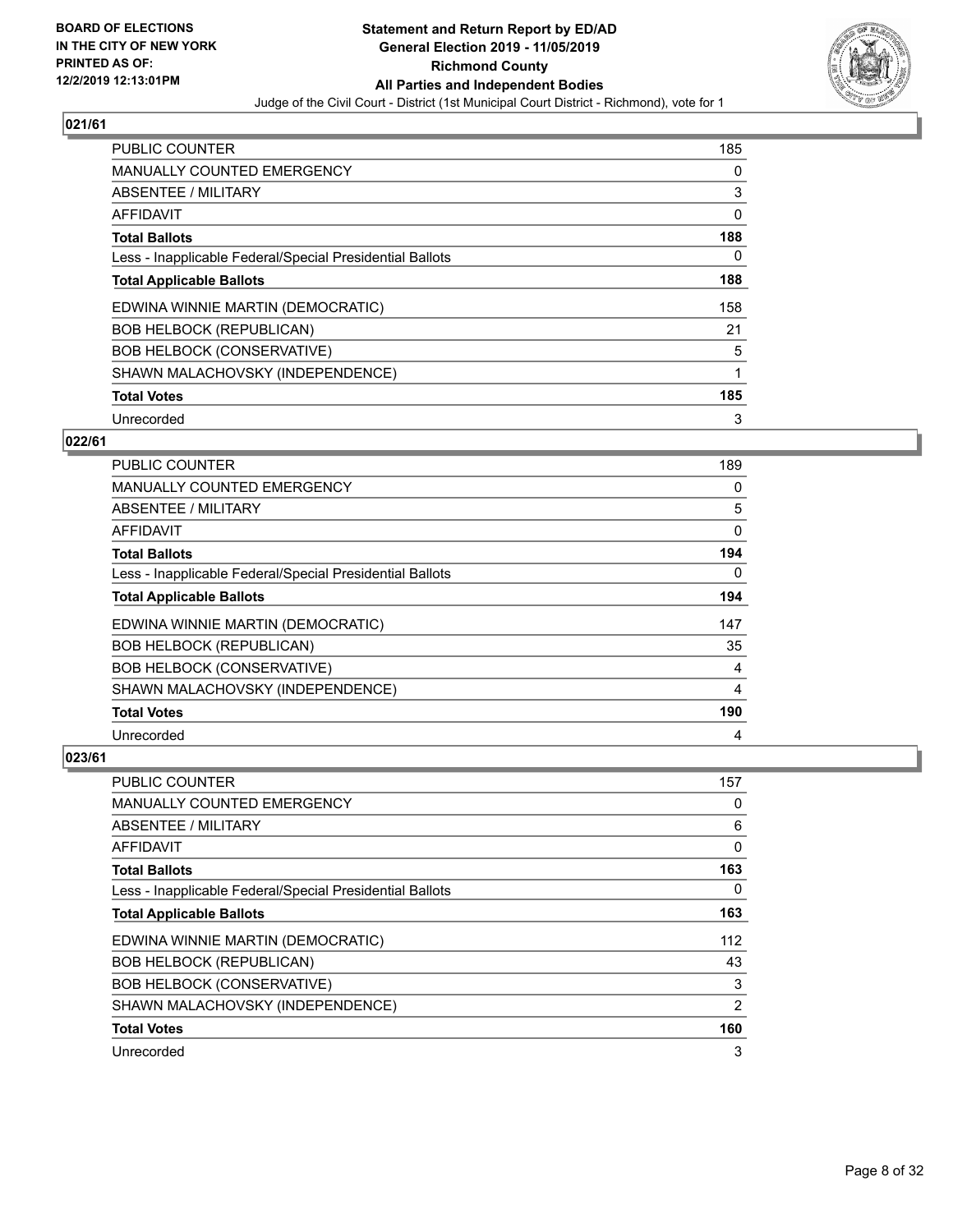

| <b>PUBLIC COUNTER</b>                                    | 201 |
|----------------------------------------------------------|-----|
| <b>MANUALLY COUNTED EMERGENCY</b>                        | 0   |
| ABSENTEE / MILITARY                                      | 5   |
| <b>AFFIDAVIT</b>                                         | 1   |
| <b>Total Ballots</b>                                     | 207 |
| Less - Inapplicable Federal/Special Presidential Ballots | 0   |
| <b>Total Applicable Ballots</b>                          | 207 |
| EDWINA WINNIE MARTIN (DEMOCRATIC)                        | 89  |
| <b>BOB HELBOCK (REPUBLICAN)</b>                          | 88  |
| <b>BOB HELBOCK (CONSERVATIVE)</b>                        | 17  |
| SHAWN MALACHOVSKY (INDEPENDENCE)                         | 3   |
| <b>Total Votes</b>                                       | 197 |
| Unrecorded                                               | 10  |

## **025/61**

| <b>PUBLIC COUNTER</b>                                    | 187      |
|----------------------------------------------------------|----------|
| <b>MANUALLY COUNTED EMERGENCY</b>                        | 0        |
| ABSENTEE / MILITARY                                      | 3        |
| AFFIDAVIT                                                | 3        |
| <b>Total Ballots</b>                                     | 193      |
| Less - Inapplicable Federal/Special Presidential Ballots | $\Omega$ |
| <b>Total Applicable Ballots</b>                          | 193      |
| EDWINA WINNIE MARTIN (DEMOCRATIC)                        | 112      |
| <b>BOB HELBOCK (REPUBLICAN)</b>                          | 63       |
| <b>BOB HELBOCK (CONSERVATIVE)</b>                        | 11       |
| SHAWN MALACHOVSKY (INDEPENDENCE)                         | 4        |
| <b>Total Votes</b>                                       | 190      |
| Unrecorded                                               | 3        |

| PUBLIC COUNTER                                           | 161 |
|----------------------------------------------------------|-----|
| MANUALLY COUNTED EMERGENCY                               | 0   |
| ABSENTEE / MILITARY                                      | 8   |
| AFFIDAVIT                                                | 2   |
| <b>Total Ballots</b>                                     | 171 |
| Less - Inapplicable Federal/Special Presidential Ballots | 0   |
| <b>Total Applicable Ballots</b>                          | 171 |
| EDWINA WINNIE MARTIN (DEMOCRATIC)                        | 135 |
| <b>BOB HELBOCK (REPUBLICAN)</b>                          | 19  |
| <b>BOB HELBOCK (CONSERVATIVE)</b>                        | 9   |
| SHAWN MALACHOVSKY (INDEPENDENCE)                         | 5   |
| <b>Total Votes</b>                                       | 168 |
| Unrecorded                                               | 3   |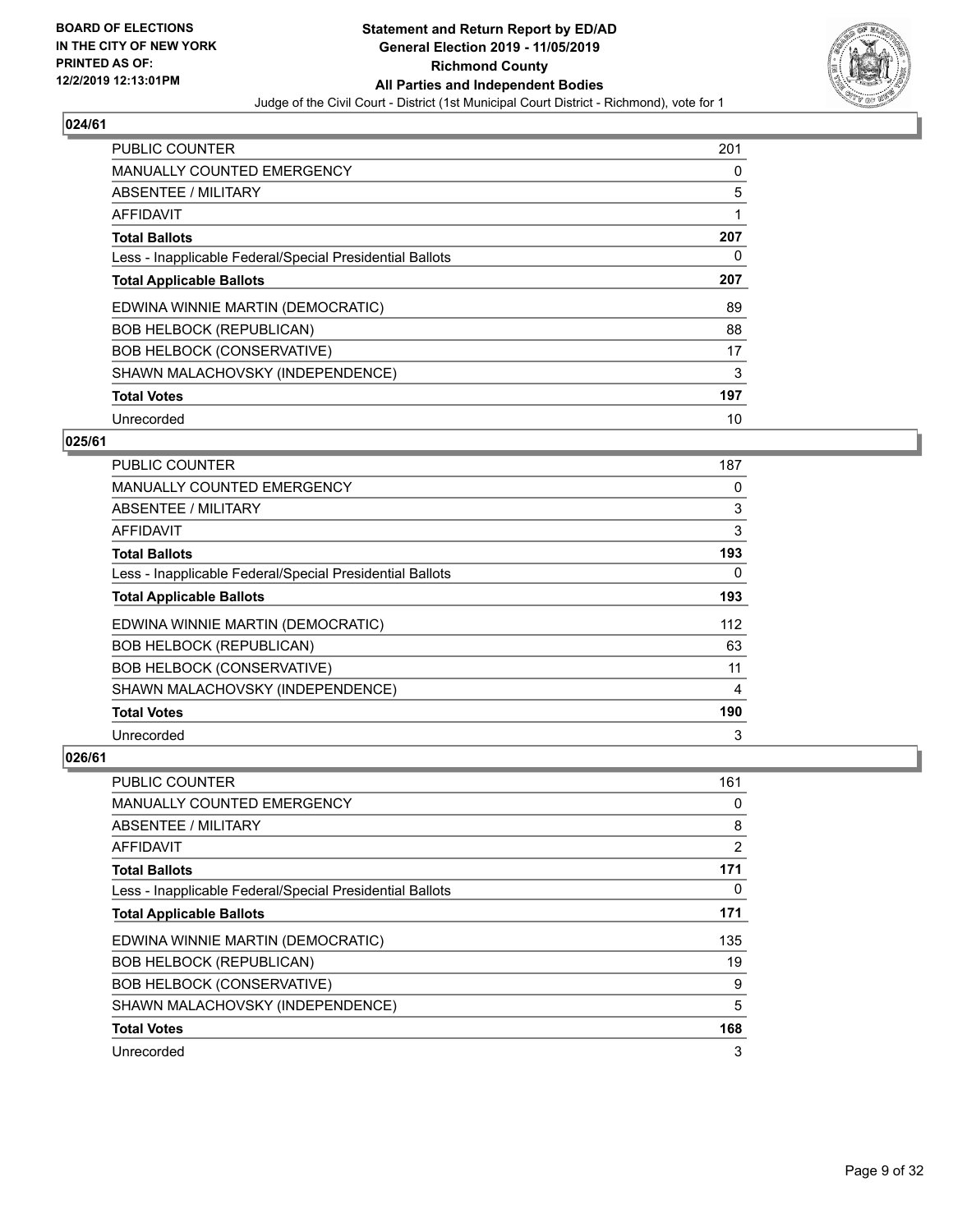

| <b>PUBLIC COUNTER</b>                                    | 155            |
|----------------------------------------------------------|----------------|
| <b>MANUALLY COUNTED EMERGENCY</b>                        | 0              |
| ABSENTEE / MILITARY                                      | 6              |
| <b>AFFIDAVIT</b>                                         | 1              |
| <b>Total Ballots</b>                                     | 162            |
| Less - Inapplicable Federal/Special Presidential Ballots | 0              |
| <b>Total Applicable Ballots</b>                          | 162            |
| EDWINA WINNIE MARTIN (DEMOCRATIC)                        | 118            |
| <b>BOB HELBOCK (REPUBLICAN)</b>                          | 34             |
| <b>BOB HELBOCK (CONSERVATIVE)</b>                        | 6              |
| SHAWN MALACHOVSKY (INDEPENDENCE)                         | 1              |
| KEVIN FURMAN (WRITE-IN)                                  |                |
| <b>Total Votes</b>                                       | 160            |
| Unrecorded                                               | $\overline{2}$ |

#### **028/61**

| <b>PUBLIC COUNTER</b>                                    | 283 |
|----------------------------------------------------------|-----|
| <b>MANUALLY COUNTED EMERGENCY</b>                        | 0   |
| ABSENTEE / MILITARY                                      | 7   |
| AFFIDAVIT                                                | 0   |
| <b>Total Ballots</b>                                     | 290 |
| Less - Inapplicable Federal/Special Presidential Ballots | 0   |
| <b>Total Applicable Ballots</b>                          | 290 |
| EDWINA WINNIE MARTIN (DEMOCRATIC)                        | 171 |
| <b>BOB HELBOCK (REPUBLICAN)</b>                          | 85  |
| <b>BOB HELBOCK (CONSERVATIVE)</b>                        | 24  |
| SHAWN MALACHOVSKY (INDEPENDENCE)                         | 6   |
| <b>Total Votes</b>                                       | 286 |
| Unrecorded                                               | 4   |
|                                                          |     |

## **029/61 COMBINED into: 028/61**

| PUBLIC COUNTER                                           | 176 |
|----------------------------------------------------------|-----|
| <b>MANUALLY COUNTED EMERGENCY</b>                        | 0   |
| ABSENTEE / MILITARY                                      | 5   |
| AFFIDAVIT                                                | 0   |
| <b>Total Ballots</b>                                     | 181 |
| Less - Inapplicable Federal/Special Presidential Ballots | 0   |
| <b>Total Applicable Ballots</b>                          | 181 |
| EDWINA WINNIE MARTIN (DEMOCRATIC)                        | 96  |
| <b>BOB HELBOCK (REPUBLICAN)</b>                          | 67  |
| <b>BOB HELBOCK (CONSERVATIVE)</b>                        | 11  |
| SHAWN MALACHOVSKY (INDEPENDENCE)                         | 3   |
| <b>Total Votes</b>                                       | 177 |
| Unrecorded                                               | 4   |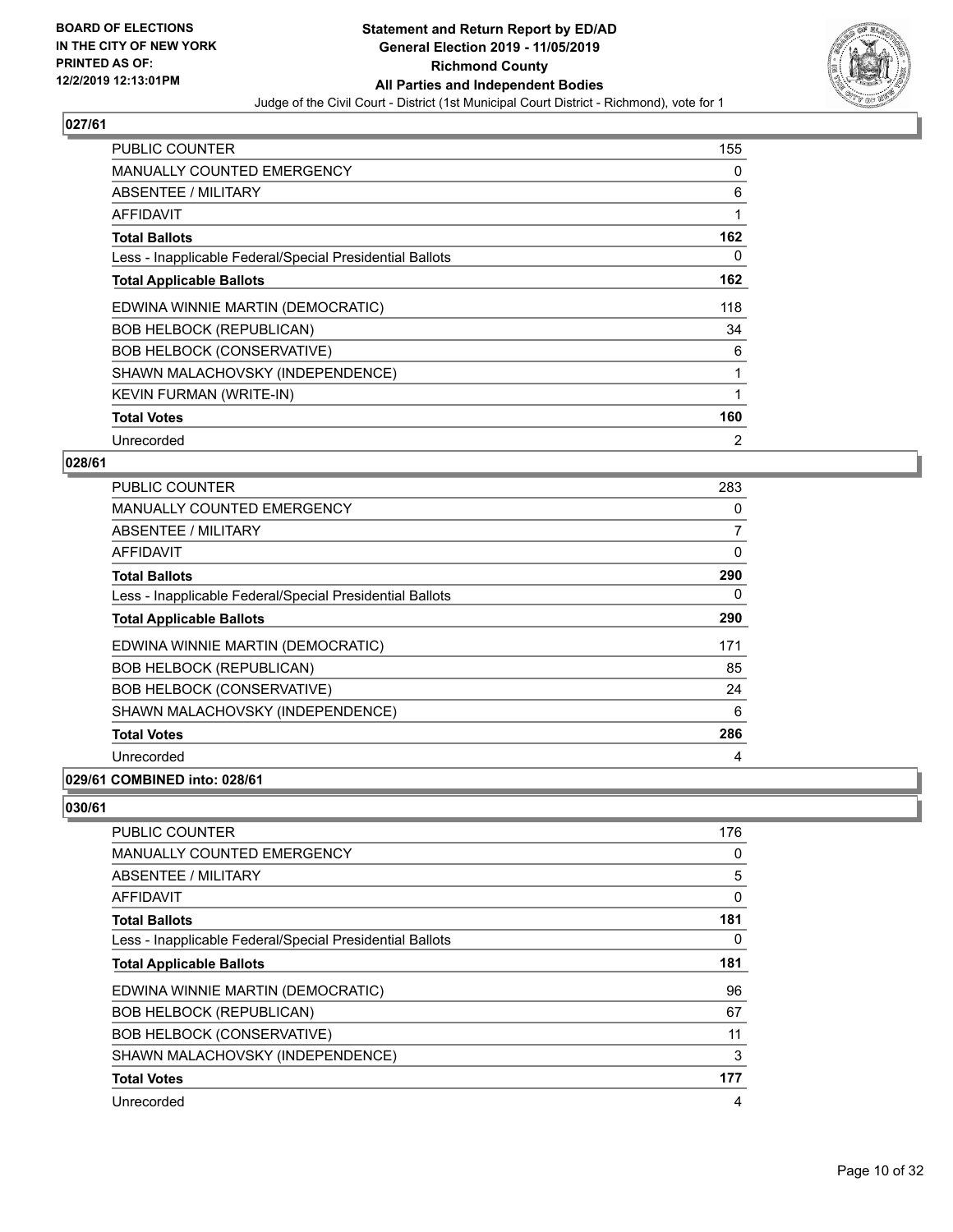

| <b>PUBLIC COUNTER</b>                                    | 150            |
|----------------------------------------------------------|----------------|
| <b>MANUALLY COUNTED EMERGENCY</b>                        | 0              |
| ABSENTEE / MILITARY                                      | 6              |
| <b>AFFIDAVIT</b>                                         | $\Omega$       |
| <b>Total Ballots</b>                                     | 156            |
| Less - Inapplicable Federal/Special Presidential Ballots | 0              |
| <b>Total Applicable Ballots</b>                          | 156            |
| EDWINA WINNIE MARTIN (DEMOCRATIC)                        | 108            |
| <b>BOB HELBOCK (REPUBLICAN)</b>                          | 33             |
| <b>BOB HELBOCK (CONSERVATIVE)</b>                        | 6              |
| SHAWN MALACHOVSKY (INDEPENDENCE)                         | $\overline{7}$ |
| <b>Total Votes</b>                                       | 154            |
| Unrecorded                                               | $\overline{2}$ |

## **032/61**

| <b>PUBLIC COUNTER</b>                                    | 136            |
|----------------------------------------------------------|----------------|
| MANUALLY COUNTED EMERGENCY                               | 0              |
| ABSENTEE / MILITARY                                      | 27             |
| AFFIDAVIT                                                | 0              |
| <b>Total Ballots</b>                                     | 163            |
| Less - Inapplicable Federal/Special Presidential Ballots | 0              |
| <b>Total Applicable Ballots</b>                          | 163            |
| EDWINA WINNIE MARTIN (DEMOCRATIC)                        | 116            |
| <b>BOB HELBOCK (REPUBLICAN)</b>                          | 31             |
| <b>BOB HELBOCK (CONSERVATIVE)</b>                        | 10             |
| SHAWN MALACHOVSKY (INDEPENDENCE)                         | $\overline{2}$ |
| <b>Total Votes</b>                                       | 159            |
| Unrecorded                                               | 4              |

| PUBLIC COUNTER                                           | 479            |
|----------------------------------------------------------|----------------|
| MANUALLY COUNTED EMERGENCY                               | 0              |
| ABSENTEE / MILITARY                                      | 28             |
| AFFIDAVIT                                                | $\overline{2}$ |
| <b>Total Ballots</b>                                     | 509            |
| Less - Inapplicable Federal/Special Presidential Ballots | 0              |
| <b>Total Applicable Ballots</b>                          | 509            |
| EDWINA WINNIE MARTIN (DEMOCRATIC)                        | 117            |
| <b>BOB HELBOCK (REPUBLICAN)</b>                          | 327            |
| <b>BOB HELBOCK (CONSERVATIVE)</b>                        | 52             |
| SHAWN MALACHOVSKY (INDEPENDENCE)                         | 5              |
| LAWRENCE NICASTRO (WRITE-IN)                             | 1              |
| <b>Total Votes</b>                                       | 502            |
| Unrecorded                                               | 7              |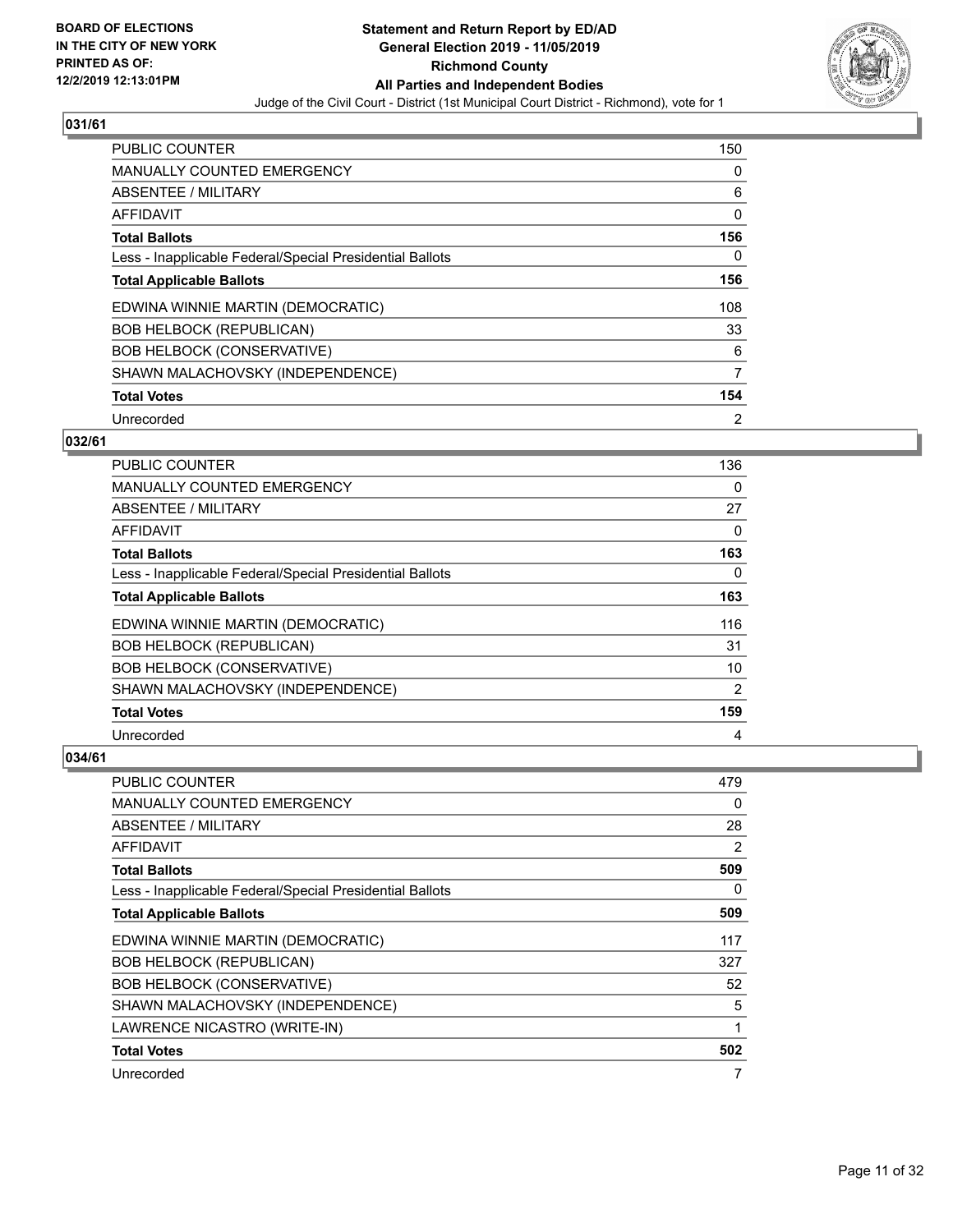

| <b>PUBLIC COUNTER</b>                                    | 351            |
|----------------------------------------------------------|----------------|
| <b>MANUALLY COUNTED EMERGENCY</b>                        | 0              |
| ABSENTEE / MILITARY                                      | 5              |
| AFFIDAVIT                                                | 1              |
| <b>Total Ballots</b>                                     | 357            |
| Less - Inapplicable Federal/Special Presidential Ballots | 0              |
| <b>Total Applicable Ballots</b>                          | 357            |
| EDWINA WINNIE MARTIN (DEMOCRATIC)                        | 68             |
| <b>BOB HELBOCK (REPUBLICAN)</b>                          | 229            |
| <b>BOB HELBOCK (CONSERVATIVE)</b>                        | 49             |
| SHAWN MALACHOVSKY (INDEPENDENCE)                         | $\overline{2}$ |
| <b>Total Votes</b>                                       | 348            |
| Unrecorded                                               | 9              |
|                                                          |                |

#### **036/61 COMBINED into: 035/61**

## **037/61**

| PUBLIC COUNTER                                           | 517 |
|----------------------------------------------------------|-----|
| <b>MANUALLY COUNTED EMERGENCY</b>                        | 0   |
| ABSENTEE / MILITARY                                      | 15  |
| AFFIDAVIT                                                | 3   |
| <b>Total Ballots</b>                                     | 535 |
| Less - Inapplicable Federal/Special Presidential Ballots | 0   |
| <b>Total Applicable Ballots</b>                          | 535 |
| EDWINA WINNIE MARTIN (DEMOCRATIC)                        | 216 |
| <b>BOB HELBOCK (REPUBLICAN)</b>                          | 223 |
| <b>BOB HELBOCK (CONSERVATIVE)</b>                        | 72  |
| SHAWN MALACHOVSKY (INDEPENDENCE)                         | 13  |
| <b>Total Votes</b>                                       | 524 |
| Unrecorded                                               | 11  |

| PUBLIC COUNTER                                           | 337      |
|----------------------------------------------------------|----------|
| <b>MANUALLY COUNTED EMERGENCY</b>                        | 0        |
| <b>ABSENTEE / MILITARY</b>                               | 13       |
| <b>AFFIDAVIT</b>                                         | 2        |
| <b>Total Ballots</b>                                     | 352      |
| Less - Inapplicable Federal/Special Presidential Ballots | $\Omega$ |
| <b>Total Applicable Ballots</b>                          | 352      |
| EDWINA WINNIE MARTIN (DEMOCRATIC)                        | 101      |
| <b>BOB HELBOCK (REPUBLICAN)</b>                          | 194      |
| <b>BOB HELBOCK (CONSERVATIVE)</b>                        | 47       |
| SHAWN MALACHOVSKY (INDEPENDENCE)                         | 3        |
| <b>Total Votes</b>                                       | 345      |
| Unrecorded                                               |          |
| 039/61 COMBINED into: 037/61                             |          |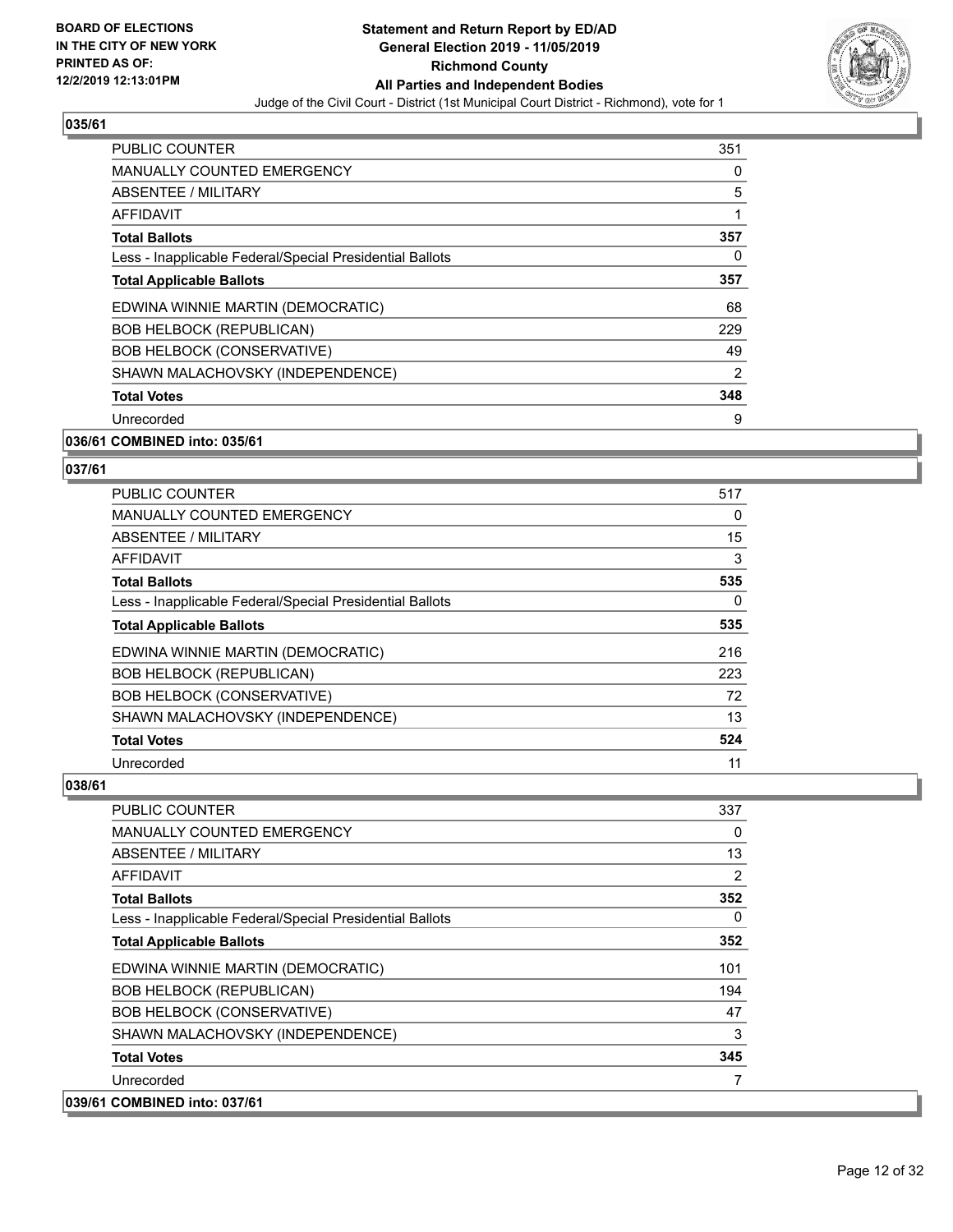

| PUBLIC COUNTER                                           | 501 |
|----------------------------------------------------------|-----|
| <b>MANUALLY COUNTED EMERGENCY</b>                        | 0   |
| ABSENTEE / MILITARY                                      | 15  |
| AFFIDAVIT                                                | 0   |
| <b>Total Ballots</b>                                     | 516 |
| Less - Inapplicable Federal/Special Presidential Ballots | 0   |
| <b>Total Applicable Ballots</b>                          | 516 |
| EDWINA WINNIE MARTIN (DEMOCRATIC)                        | 186 |
| <b>BOB HELBOCK (REPUBLICAN)</b>                          | 252 |
| <b>BOB HELBOCK (CONSERVATIVE)</b>                        | 62  |
| SHAWN MALACHOVSKY (INDEPENDENCE)                         | 7   |
| UNATTRIBUTABLE WRITE-IN (WRITE-IN)                       | 1   |
| <b>Total Votes</b>                                       | 508 |
| Unrecorded                                               | 8   |

**041/61 COMBINED into: 018/61**

#### **042/61**

| <b>PUBLIC COUNTER</b>                                    | 363 |
|----------------------------------------------------------|-----|
| <b>MANUALLY COUNTED EMERGENCY</b>                        |     |
| ABSENTEE / MILITARY                                      | 6   |
| <b>AFFIDAVIT</b>                                         | 0   |
| <b>Total Ballots</b>                                     | 376 |
| Less - Inapplicable Federal/Special Presidential Ballots | 0   |
| <b>Total Applicable Ballots</b>                          | 376 |
| EDWINA WINNIE MARTIN (DEMOCRATIC)                        | 115 |
| <b>BOB HELBOCK (REPUBLICAN)</b>                          | 205 |
| <b>BOB HELBOCK (CONSERVATIVE)</b>                        | 44  |
| SHAWN MALACHOVSKY (INDEPENDENCE)                         | 8   |
| <b>Total Votes</b>                                       | 372 |
| Unrecorded                                               | 4   |

| <b>PUBLIC COUNTER</b>                                    | 496      |
|----------------------------------------------------------|----------|
| <b>MANUALLY COUNTED EMERGENCY</b>                        | $\Omega$ |
| ABSENTEE / MILITARY                                      | 12       |
| AFFIDAVIT                                                | 0        |
| <b>Total Ballots</b>                                     | 508      |
| Less - Inapplicable Federal/Special Presidential Ballots | $\Omega$ |
| <b>Total Applicable Ballots</b>                          | 508      |
| EDWINA WINNIE MARTIN (DEMOCRATIC)                        | 113      |
| <b>BOB HELBOCK (REPUBLICAN)</b>                          | 317      |
| <b>BOB HELBOCK (CONSERVATIVE)</b>                        | 70       |
| SHAWN MALACHOVSKY (INDEPENDENCE)                         | 7        |
| <b>Total Votes</b>                                       | 507      |
| Unrecorded                                               | 1        |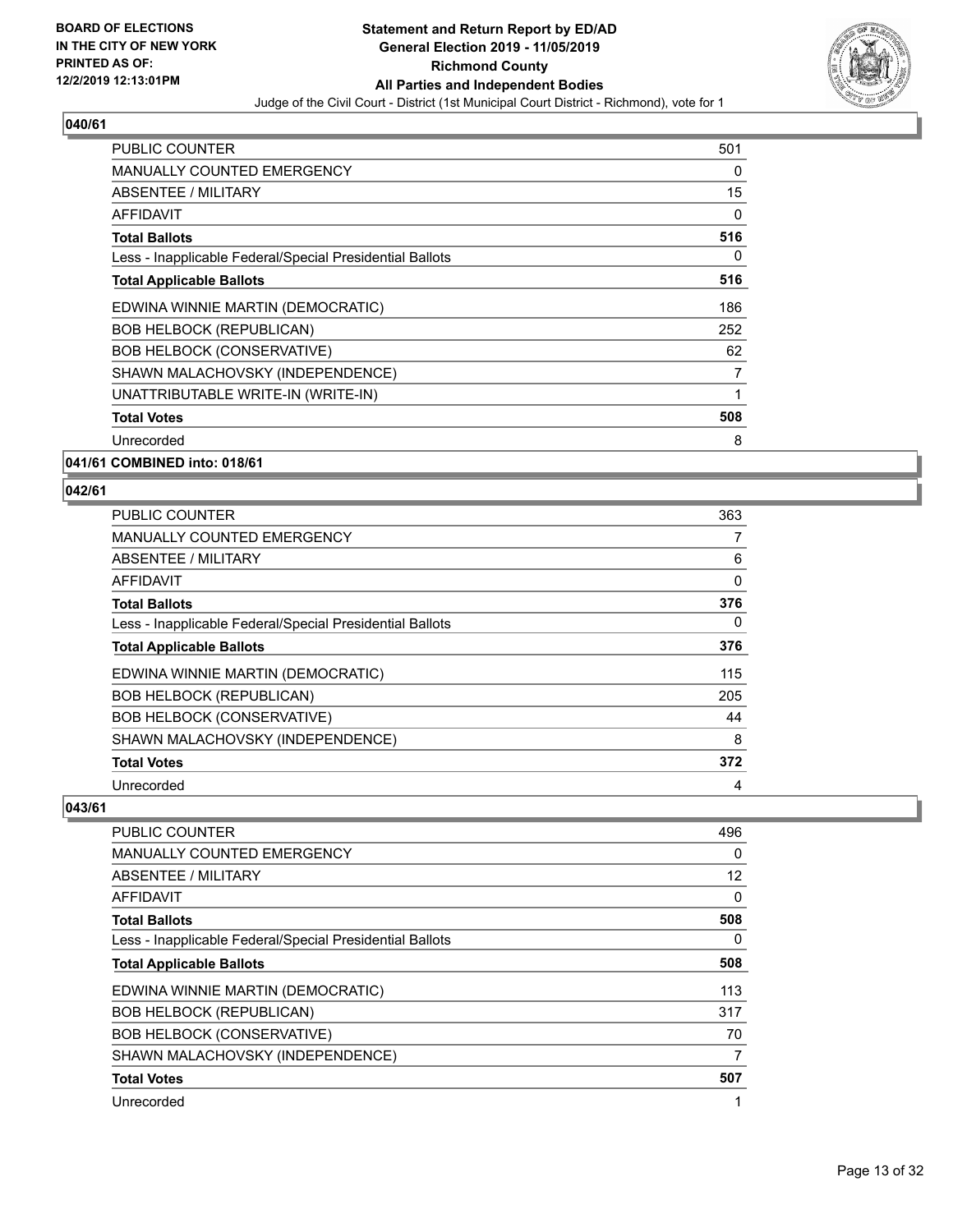

| <b>PUBLIC COUNTER</b>                                    | 456 |
|----------------------------------------------------------|-----|
| <b>MANUALLY COUNTED EMERGENCY</b>                        | 0   |
| ABSENTEE / MILITARY                                      | 22  |
| <b>AFFIDAVIT</b>                                         | 0   |
| <b>Total Ballots</b>                                     | 478 |
| Less - Inapplicable Federal/Special Presidential Ballots | 0   |
| <b>Total Applicable Ballots</b>                          | 478 |
| EDWINA WINNIE MARTIN (DEMOCRATIC)                        | 124 |
| <b>BOB HELBOCK (REPUBLICAN)</b>                          | 272 |
| <b>BOB HELBOCK (CONSERVATIVE)</b>                        | 60  |
| SHAWN MALACHOVSKY (INDEPENDENCE)                         | 10  |
| <b>Total Votes</b>                                       | 466 |
| Unrecorded                                               | 12  |

**045/61 COMBINED into: 044/61**

**046/61 COMBINED into: 048/61**

**047/61 COMBINED into: 034/61**

| <b>PUBLIC COUNTER</b>                                    | 464 |
|----------------------------------------------------------|-----|
| <b>MANUALLY COUNTED EMERGENCY</b>                        | 0   |
| ABSENTEE / MILITARY                                      | 22  |
| AFFIDAVIT                                                | 0   |
| <b>Total Ballots</b>                                     | 486 |
| Less - Inapplicable Federal/Special Presidential Ballots | 0   |
| <b>Total Applicable Ballots</b>                          | 486 |
| EDWINA WINNIE MARTIN (DEMOCRATIC)                        | 98  |
| <b>BOB HELBOCK (REPUBLICAN)</b>                          | 304 |
| <b>BOB HELBOCK (CONSERVATIVE)</b>                        | 56  |
| SHAWN MALACHOVSKY (INDEPENDENCE)                         | 10  |
| UNATTRIBUTABLE WRITE-IN (WRITE-IN)                       | 1   |
| <b>Total Votes</b>                                       | 469 |
| Unrecorded                                               | 17  |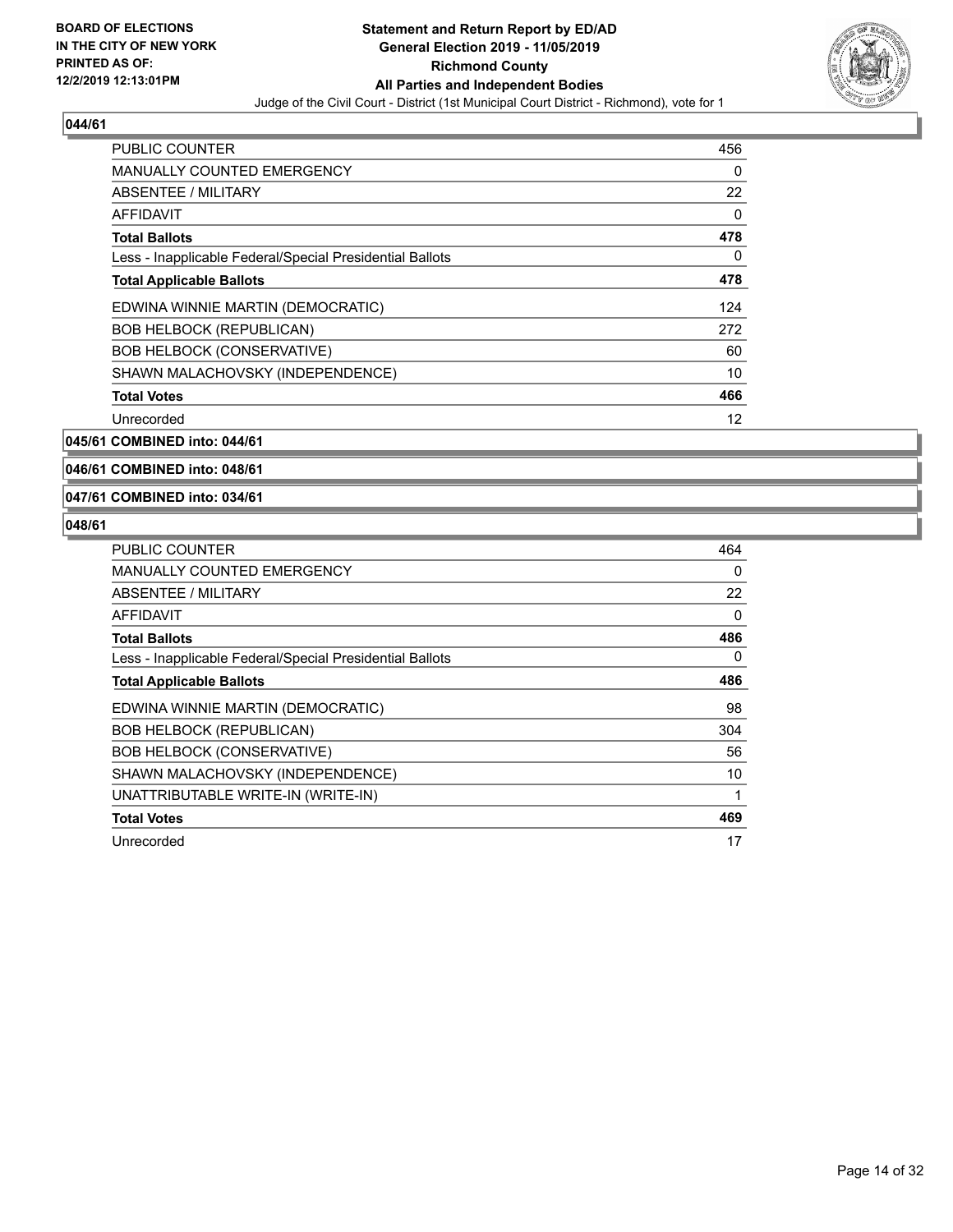

| <b>PUBLIC COUNTER</b>                                    | 178 |
|----------------------------------------------------------|-----|
| <b>MANUALLY COUNTED EMERGENCY</b>                        | 0   |
| ABSENTEE / MILITARY                                      | 5   |
| AFFIDAVIT                                                | 1   |
| <b>Total Ballots</b>                                     | 184 |
| Less - Inapplicable Federal/Special Presidential Ballots | 0   |
| <b>Total Applicable Ballots</b>                          | 184 |
| EDWINA WINNIE MARTIN (DEMOCRATIC)                        | 61  |
| <b>BOB HELBOCK (REPUBLICAN)</b>                          | 102 |
| <b>BOB HELBOCK (CONSERVATIVE)</b>                        | 17  |
| SHAWN MALACHOVSKY (INDEPENDENCE)                         | 3   |
| <b>Total Votes</b>                                       | 183 |
| Unrecorded                                               | 1   |

## **063/61**

| PUBLIC COUNTER                                           | 52           |
|----------------------------------------------------------|--------------|
| MANUALLY COUNTED EMERGENCY                               | 0            |
| ABSENTEE / MILITARY                                      | 3            |
| AFFIDAVIT                                                | $\mathbf{0}$ |
| <b>Total Ballots</b>                                     | 55           |
| Less - Inapplicable Federal/Special Presidential Ballots | 0            |
| <b>Total Applicable Ballots</b>                          | 55           |
| EDWINA WINNIE MARTIN (DEMOCRATIC)                        | 24           |
| <b>BOB HELBOCK (REPUBLICAN)</b>                          | 25           |
| <b>BOB HELBOCK (CONSERVATIVE)</b>                        | 3            |
| SHAWN MALACHOVSKY (INDEPENDENCE)                         | 1            |
| TONY ROBBINS (WRITE-IN)                                  |              |
| <b>Total Votes</b>                                       | 54           |
| Unrecorded                                               | 1            |

| PUBLIC COUNTER                                           | 202 |
|----------------------------------------------------------|-----|
| MANUALLY COUNTED EMERGENCY                               | 0   |
| ABSENTEE / MILITARY                                      | 13  |
| AFFIDAVIT                                                | 2   |
| <b>Total Ballots</b>                                     | 217 |
| Less - Inapplicable Federal/Special Presidential Ballots | 0   |
| <b>Total Applicable Ballots</b>                          | 217 |
| EDWINA WINNIE MARTIN (DEMOCRATIC)                        | 147 |
| <b>BOB HELBOCK (REPUBLICAN)</b>                          | 52  |
| <b>BOB HELBOCK (CONSERVATIVE)</b>                        | 10  |
| SHAWN MALACHOVSKY (INDEPENDENCE)                         | 3   |
| <b>Total Votes</b>                                       | 212 |
| Unrecorded                                               | 5   |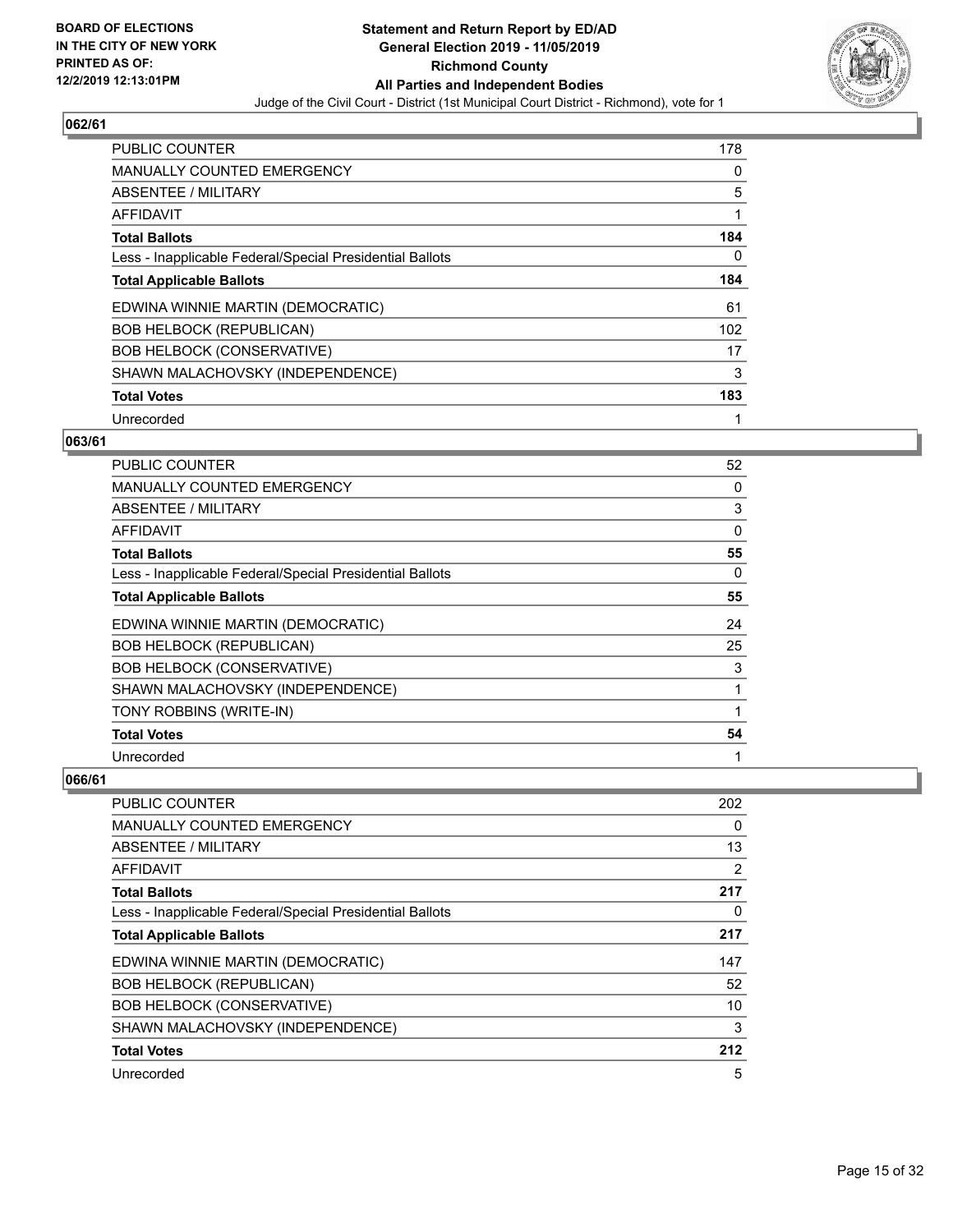

| <b>PUBLIC COUNTER</b>                                    | 178 |
|----------------------------------------------------------|-----|
| <b>MANUALLY COUNTED EMERGENCY</b>                        | 0   |
| ABSENTEE / MILITARY                                      | 10  |
| <b>AFFIDAVIT</b>                                         | 0   |
| <b>Total Ballots</b>                                     | 188 |
| Less - Inapplicable Federal/Special Presidential Ballots | 0   |
| <b>Total Applicable Ballots</b>                          | 188 |
| EDWINA WINNIE MARTIN (DEMOCRATIC)                        | 138 |
| <b>BOB HELBOCK (REPUBLICAN)</b>                          | 40  |
| <b>BOB HELBOCK (CONSERVATIVE)</b>                        | 5   |
| SHAWN MALACHOVSKY (INDEPENDENCE)                         | 2   |
| <b>Total Votes</b>                                       | 185 |
| Unrecorded                                               | 3   |

#### **068/61**

| <b>PUBLIC COUNTER</b>                                    | 154 |
|----------------------------------------------------------|-----|
| <b>MANUALLY COUNTED EMERGENCY</b>                        | 0   |
| ABSENTEE / MILITARY                                      | 11  |
| AFFIDAVIT                                                | 0   |
| <b>Total Ballots</b>                                     | 165 |
| Less - Inapplicable Federal/Special Presidential Ballots | 0   |
| <b>Total Applicable Ballots</b>                          | 165 |
| EDWINA WINNIE MARTIN (DEMOCRATIC)                        | 121 |
| <b>BOB HELBOCK (REPUBLICAN)</b>                          | 26  |
| <b>BOB HELBOCK (CONSERVATIVE)</b>                        | 8   |
| SHAWN MALACHOVSKY (INDEPENDENCE)                         | 5   |
| <b>Total Votes</b>                                       | 160 |
| Unrecorded                                               | 5   |

| <b>PUBLIC COUNTER</b>                                    | 112            |
|----------------------------------------------------------|----------------|
| <b>MANUALLY COUNTED EMERGENCY</b>                        | 0              |
| ABSENTEE / MILITARY                                      | 6              |
| AFFIDAVIT                                                | 1              |
| <b>Total Ballots</b>                                     | 119            |
| Less - Inapplicable Federal/Special Presidential Ballots | 0              |
| <b>Total Applicable Ballots</b>                          | 119            |
| EDWINA WINNIE MARTIN (DEMOCRATIC)                        | 102            |
| <b>BOB HELBOCK (REPUBLICAN)</b>                          | 8              |
| <b>BOB HELBOCK (CONSERVATIVE)</b>                        | 1              |
| SHAWN MALACHOVSKY (INDEPENDENCE)                         | $\overline{2}$ |
| <b>Total Votes</b>                                       | 113            |
| Unrecorded                                               | 6              |
| 071/61 COMBINED into: 043/61                             |                |
| 072/61 COMBINED into: 040/61                             |                |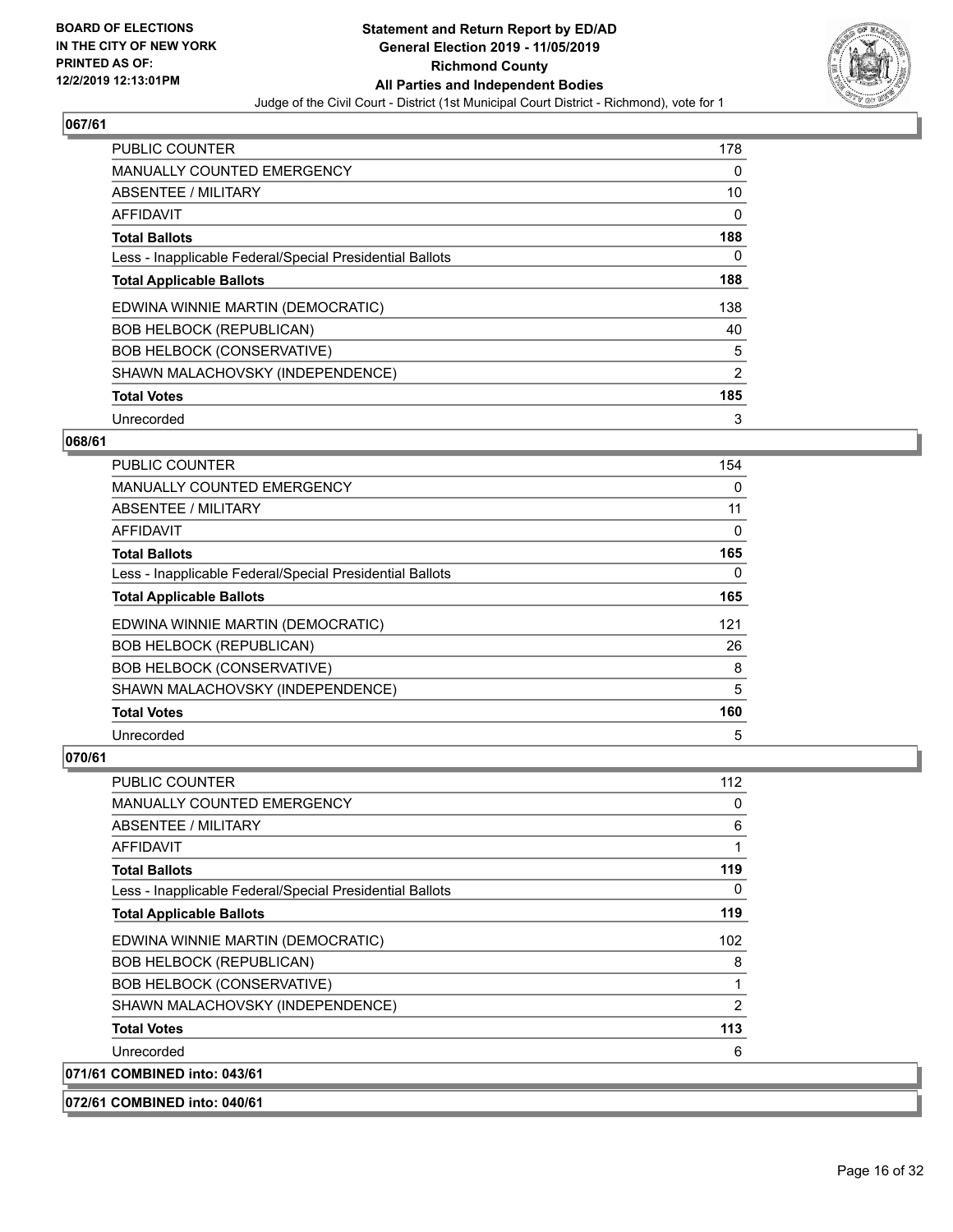

| <b>PUBLIC COUNTER</b>                                    | 224      |
|----------------------------------------------------------|----------|
| <b>MANUALLY COUNTED EMERGENCY</b>                        | 0        |
| ABSENTEE / MILITARY                                      | 5        |
| AFFIDAVIT                                                | $\Omega$ |
| <b>Total Ballots</b>                                     | 229      |
| Less - Inapplicable Federal/Special Presidential Ballots | 0        |
| <b>Total Applicable Ballots</b>                          | 229      |
| EDWINA WINNIE MARTIN (DEMOCRATIC)                        | 133      |
| <b>BOB HELBOCK (REPUBLICAN)</b>                          | 74       |
| <b>BOB HELBOCK (CONSERVATIVE)</b>                        | 10       |
| SHAWN MALACHOVSKY (INDEPENDENCE)                         | 6        |
| <b>Total Votes</b>                                       | 223      |
| Unrecorded                                               | 6        |
| 077/61 COMBINED into: 008/61                             |          |
| 078/61 COMBINED into: 006/61                             |          |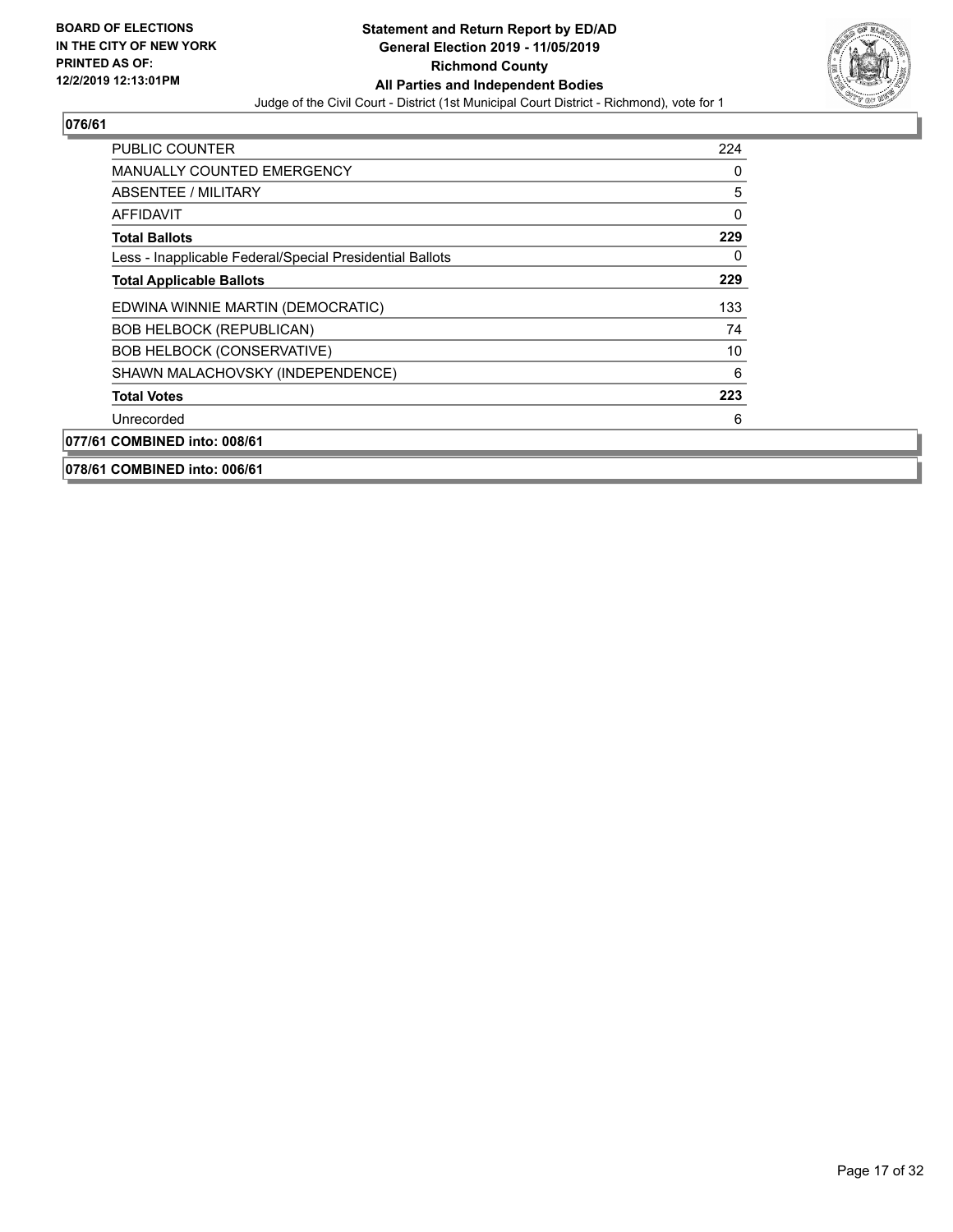

| <b>PUBLIC COUNTER</b>                                    | 116            |
|----------------------------------------------------------|----------------|
| <b>MANUALLY COUNTED EMERGENCY</b>                        | 0              |
| <b>ABSENTEE / MILITARY</b>                               | 9              |
| AFFIDAVIT                                                | 1              |
| <b>Total Ballots</b>                                     | 126            |
| Less - Inapplicable Federal/Special Presidential Ballots | 0              |
| <b>Total Applicable Ballots</b>                          | 126            |
| EDWINA WINNIE MARTIN (DEMOCRATIC)                        | 34             |
| <b>BOB HELBOCK (REPUBLICAN)</b>                          | 71             |
| <b>BOB HELBOCK (CONSERVATIVE)</b>                        | 14             |
| SHAWN MALACHOVSKY (INDEPENDENCE)                         | 4              |
| UNATTRIBUTABLE WRITE-IN (WRITE-IN)                       | 1              |
| <b>Total Votes</b>                                       | 124            |
| Unrecorded                                               | $\overline{2}$ |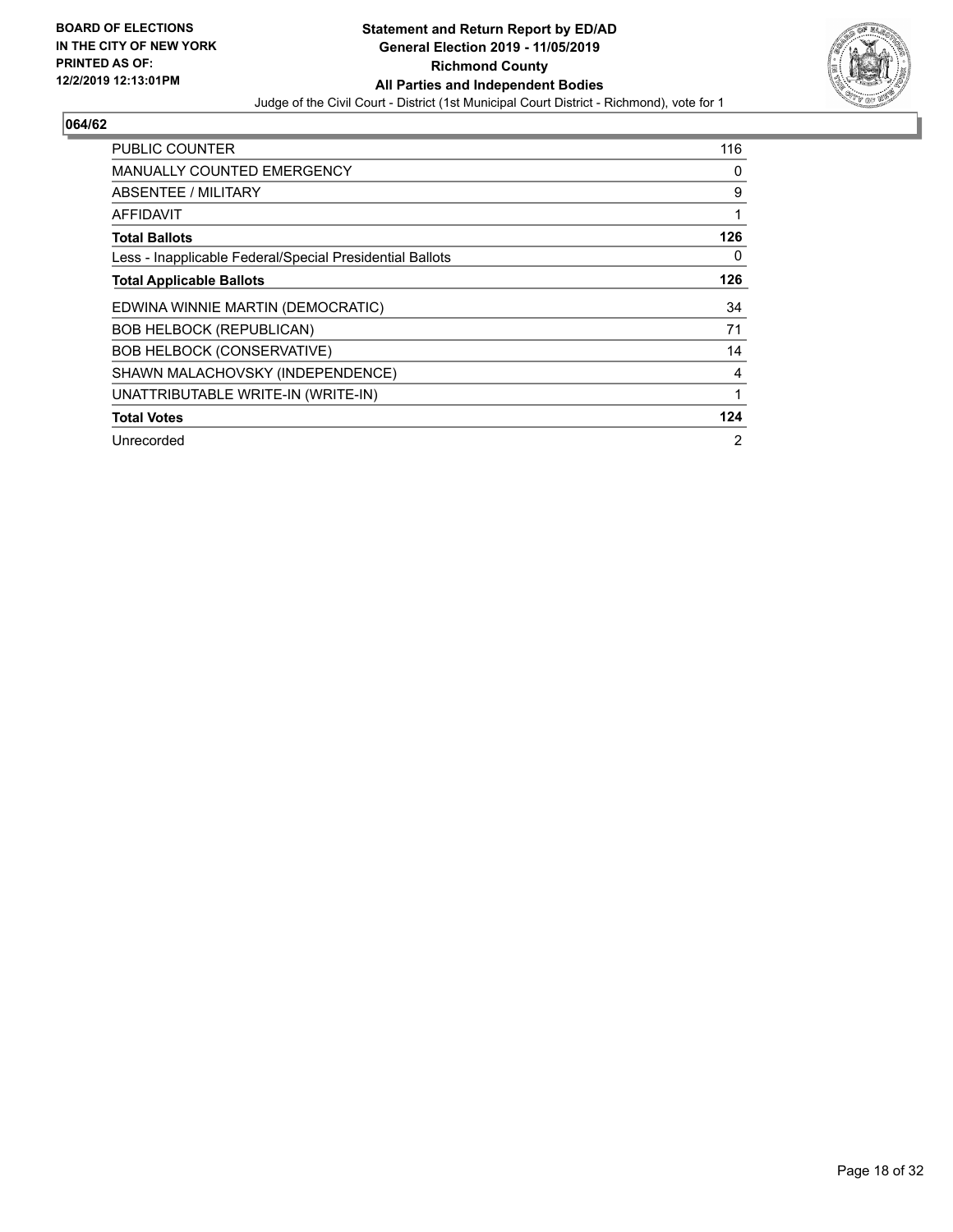

| <b>PUBLIC COUNTER</b>                                    | 291            |
|----------------------------------------------------------|----------------|
| <b>MANUALLY COUNTED EMERGENCY</b>                        | 0              |
| <b>ABSENTEE / MILITARY</b>                               | 23             |
| AFFIDAVIT                                                | $\overline{2}$ |
| <b>Total Ballots</b>                                     | 316            |
| Less - Inapplicable Federal/Special Presidential Ballots | 0              |
| <b>Total Applicable Ballots</b>                          | 316            |
| EDWINA WINNIE MARTIN (DEMOCRATIC)                        | 105            |
| <b>BOB HELBOCK (REPUBLICAN)</b>                          | 163            |
| <b>BOB HELBOCK (CONSERVATIVE)</b>                        | 20             |
| SHAWN MALACHOVSKY (INDEPENDENCE)                         | 20             |
| <b>Total Votes</b>                                       | 308            |
| Unrecorded                                               | 8              |

#### **012/63 COMBINED into: 011/63**

#### **013/63**

| PUBLIC COUNTER                                           | 209 |
|----------------------------------------------------------|-----|
| MANUALLY COUNTED EMERGENCY                               | 0   |
| ABSENTEE / MILITARY                                      | 6   |
| AFFIDAVIT                                                | 0   |
| <b>Total Ballots</b>                                     | 215 |
| Less - Inapplicable Federal/Special Presidential Ballots | 0   |
| <b>Total Applicable Ballots</b>                          | 215 |
| EDWINA WINNIE MARTIN (DEMOCRATIC)                        | 85  |
| <b>BOB HELBOCK (REPUBLICAN)</b>                          | 100 |
| <b>BOB HELBOCK (CONSERVATIVE)</b>                        | 13  |
| SHAWN MALACHOVSKY (INDEPENDENCE)                         | 8   |
| <b>Total Votes</b>                                       | 206 |
| Unrecorded                                               | 9   |

| PUBLIC COUNTER                                           | 151      |
|----------------------------------------------------------|----------|
| <b>MANUALLY COUNTED EMERGENCY</b>                        | 0        |
| ABSENTEE / MILITARY                                      | 9        |
| AFFIDAVIT                                                | $\Omega$ |
| <b>Total Ballots</b>                                     | 160      |
| Less - Inapplicable Federal/Special Presidential Ballots | 0        |
| <b>Total Applicable Ballots</b>                          | 160      |
| EDWINA WINNIE MARTIN (DEMOCRATIC)                        | 53       |
| <b>BOB HELBOCK (REPUBLICAN)</b>                          | 59       |
| <b>BOB HELBOCK (CONSERVATIVE)</b>                        | 12       |
| SHAWN MALACHOVSKY (INDEPENDENCE)                         | 33       |
| <b>Total Votes</b>                                       | 157      |
| Unrecorded                                               | 3        |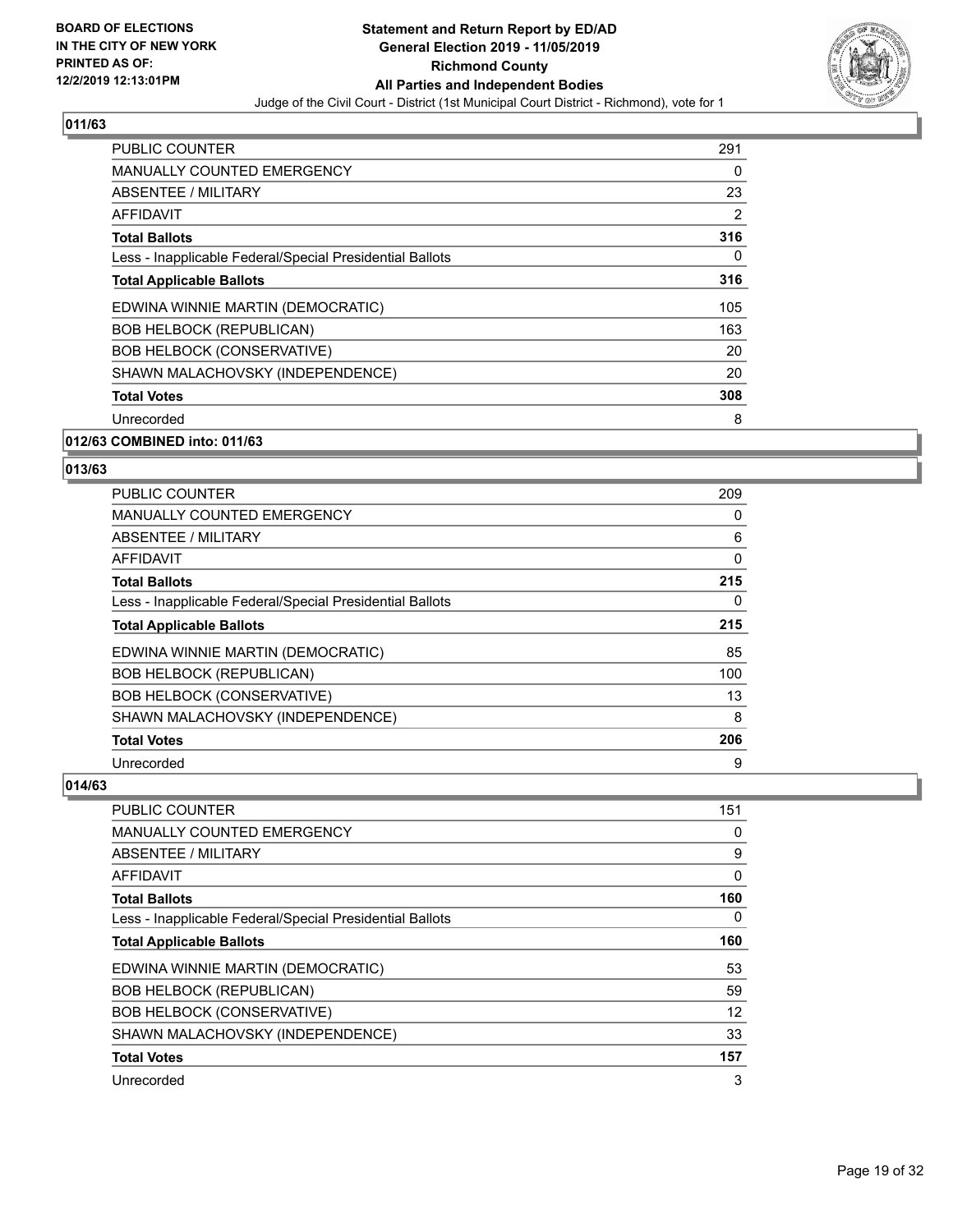

| <b>PUBLIC COUNTER</b>                                    | 188      |
|----------------------------------------------------------|----------|
| <b>MANUALLY COUNTED EMERGENCY</b>                        | 0        |
| ABSENTEE / MILITARY                                      | 3        |
| <b>AFFIDAVIT</b>                                         | 2        |
| <b>Total Ballots</b>                                     | 193      |
| Less - Inapplicable Federal/Special Presidential Ballots | $\Omega$ |
| <b>Total Applicable Ballots</b>                          | 193      |
| EDWINA WINNIE MARTIN (DEMOCRATIC)                        | 46       |
| <b>BOB HELBOCK (REPUBLICAN)</b>                          | 81       |
| <b>BOB HELBOCK (CONSERVATIVE)</b>                        | 13       |
| SHAWN MALACHOVSKY (INDEPENDENCE)                         | 45       |
| <b>Total Votes</b>                                       | 185      |
| Unrecorded                                               | 8        |

## **016/63**

| <b>PUBLIC COUNTER</b>                                    | 255 |
|----------------------------------------------------------|-----|
| <b>MANUALLY COUNTED EMERGENCY</b>                        | 0   |
| ABSENTEE / MILITARY                                      | 10  |
| AFFIDAVIT                                                | 0   |
| <b>Total Ballots</b>                                     | 265 |
| Less - Inapplicable Federal/Special Presidential Ballots | 0   |
| <b>Total Applicable Ballots</b>                          | 265 |
| EDWINA WINNIE MARTIN (DEMOCRATIC)                        | 75  |
| <b>BOB HELBOCK (REPUBLICAN)</b>                          | 136 |
| <b>BOB HELBOCK (CONSERVATIVE)</b>                        | 20  |
| SHAWN MALACHOVSKY (INDEPENDENCE)                         | 25  |
| <b>Total Votes</b>                                       | 256 |
| Unrecorded                                               | 9   |

| PUBLIC COUNTER                                           | 364      |
|----------------------------------------------------------|----------|
| MANUALLY COUNTED EMERGENCY                               | 0        |
| ABSENTEE / MILITARY                                      | 8        |
| AFFIDAVIT                                                | 1        |
| <b>Total Ballots</b>                                     | 373      |
| Less - Inapplicable Federal/Special Presidential Ballots | $\Omega$ |
| <b>Total Applicable Ballots</b>                          | 373      |
| EDWINA WINNIE MARTIN (DEMOCRATIC)                        | 105      |
| <b>BOB HELBOCK (REPUBLICAN)</b>                          | 220      |
| <b>BOB HELBOCK (CONSERVATIVE)</b>                        | 35       |
| SHAWN MALACHOVSKY (INDEPENDENCE)                         | 5        |
| <b>Total Votes</b>                                       | 365      |
| Unrecorded                                               | 8        |
| 019/63 COMBINED into: 018/63                             |          |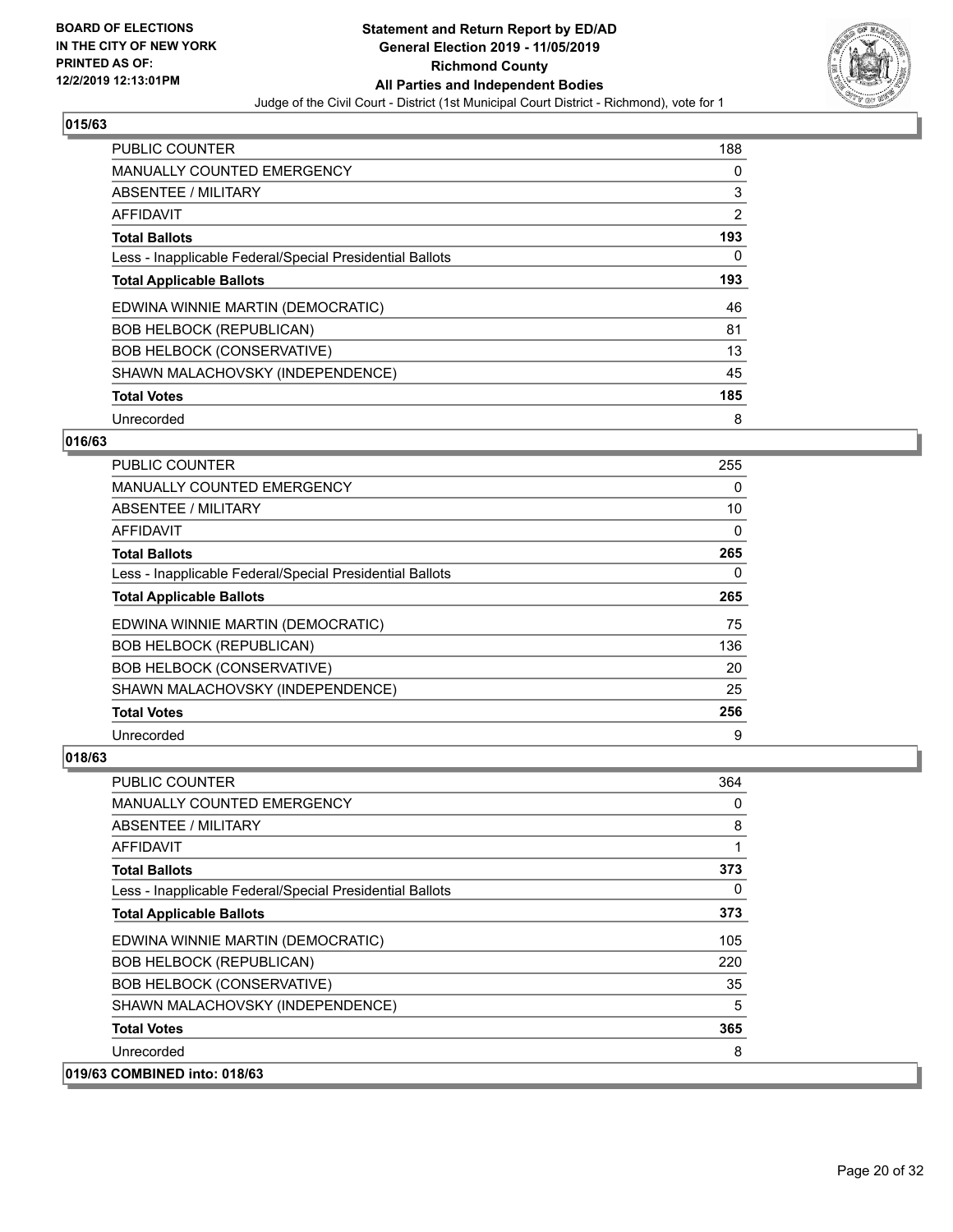

| <b>PUBLIC COUNTER</b>                                    | 146      |
|----------------------------------------------------------|----------|
| <b>MANUALLY COUNTED EMERGENCY</b>                        | 0        |
| ABSENTEE / MILITARY                                      | 37       |
| <b>AFFIDAVIT</b>                                         | 0        |
| <b>Total Ballots</b>                                     | 183      |
| Less - Inapplicable Federal/Special Presidential Ballots | 0        |
| <b>Total Applicable Ballots</b>                          | 183      |
| EDWINA WINNIE MARTIN (DEMOCRATIC)                        | 66       |
| <b>BOB HELBOCK (REPUBLICAN)</b>                          | 92       |
| <b>BOB HELBOCK (CONSERVATIVE)</b>                        | 20       |
| SHAWN MALACHOVSKY (INDEPENDENCE)                         | $\Omega$ |
| <b>Total Votes</b>                                       | 178      |
| Unrecorded                                               | 5        |

## **021/63**

| <b>PUBLIC COUNTER</b>                                    | 131            |
|----------------------------------------------------------|----------------|
| MANUALLY COUNTED EMERGENCY                               | 0              |
| ABSENTEE / MILITARY                                      | $\overline{7}$ |
| AFFIDAVIT                                                | 0              |
| <b>Total Ballots</b>                                     | 138            |
| Less - Inapplicable Federal/Special Presidential Ballots | $\Omega$       |
| <b>Total Applicable Ballots</b>                          | 138            |
| EDWINA WINNIE MARTIN (DEMOCRATIC)                        | 28             |
| <b>BOB HELBOCK (REPUBLICAN)</b>                          | 77             |
| <b>BOB HELBOCK (CONSERVATIVE)</b>                        | 8              |
| SHAWN MALACHOVSKY (INDEPENDENCE)                         | 20             |
| <b>Total Votes</b>                                       | 133            |
| Unrecorded                                               | 5              |

| PUBLIC COUNTER                                           | 176      |
|----------------------------------------------------------|----------|
| <b>MANUALLY COUNTED EMERGENCY</b>                        | 0        |
| ABSENTEE / MILITARY                                      | 8        |
| AFFIDAVIT                                                | $\Omega$ |
| <b>Total Ballots</b>                                     | 184      |
| Less - Inapplicable Federal/Special Presidential Ballots | $\Omega$ |
| <b>Total Applicable Ballots</b>                          | 184      |
| EDWINA WINNIE MARTIN (DEMOCRATIC)                        | 54       |
| <b>BOB HELBOCK (REPUBLICAN)</b>                          | 94       |
| <b>BOB HELBOCK (CONSERVATIVE)</b>                        | 14       |
| SHAWN MALACHOVSKY (INDEPENDENCE)                         | 19       |
| UNATTRIBUTABLE WRITE-IN (WRITE-IN)                       | 1        |
| <b>Total Votes</b>                                       | 182      |
| Unrecorded                                               | 2        |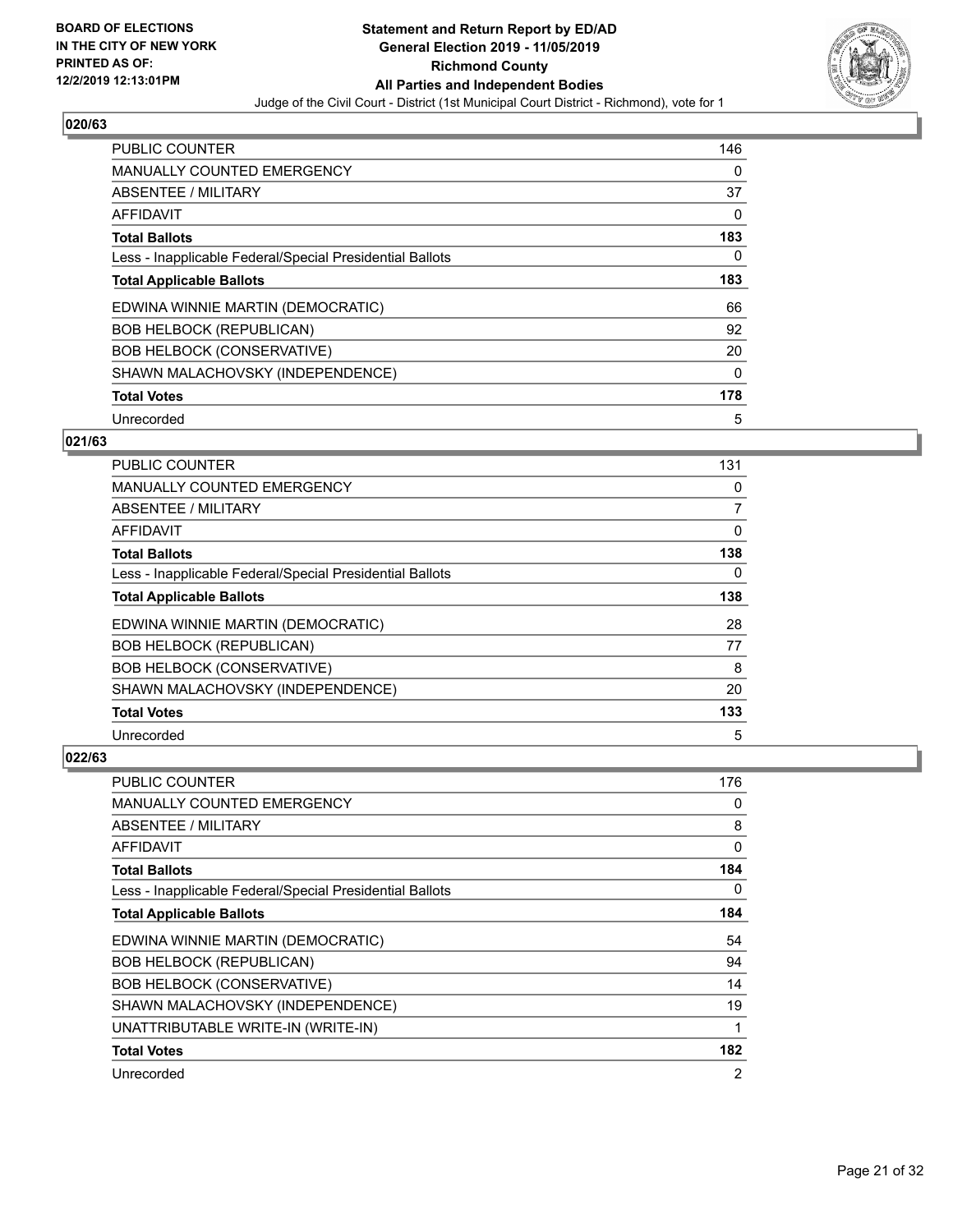

| <b>PUBLIC COUNTER</b>                                    | 148 |
|----------------------------------------------------------|-----|
| <b>MANUALLY COUNTED EMERGENCY</b>                        | 0   |
| <b>ABSENTEE / MILITARY</b>                               | 2   |
| <b>AFFIDAVIT</b>                                         | 0   |
| <b>Total Ballots</b>                                     | 150 |
| Less - Inapplicable Federal/Special Presidential Ballots | 0   |
| <b>Total Applicable Ballots</b>                          | 150 |
| EDWINA WINNIE MARTIN (DEMOCRATIC)                        | 42  |
| <b>BOB HELBOCK (REPUBLICAN)</b>                          | 65  |
| <b>BOB HELBOCK (CONSERVATIVE)</b>                        | 7   |
| SHAWN MALACHOVSKY (INDEPENDENCE)                         | 31  |
| UNATTRIBUTABLE WRITE-IN (WRITE-IN)                       |     |
| <b>Total Votes</b>                                       | 146 |
| Unrecorded                                               | 4   |

#### **024/63**

| <b>PUBLIC COUNTER</b>                                    | 314 |
|----------------------------------------------------------|-----|
| <b>MANUALLY COUNTED EMERGENCY</b>                        | 0   |
| ABSENTEE / MILITARY                                      | 4   |
| AFFIDAVIT                                                | 1   |
| <b>Total Ballots</b>                                     | 319 |
| Less - Inapplicable Federal/Special Presidential Ballots | 0   |
| <b>Total Applicable Ballots</b>                          | 319 |
| EDWINA WINNIE MARTIN (DEMOCRATIC)                        | 81  |
| <b>BOB HELBOCK (REPUBLICAN)</b>                          | 101 |
| <b>BOB HELBOCK (CONSERVATIVE)</b>                        | 19  |
| SHAWN MALACHOVSKY (INDEPENDENCE)                         | 109 |
| <b>Total Votes</b>                                       | 310 |
| Unrecorded                                               | 9   |
|                                                          |     |

## **025/63 COMBINED into: 024/63**

| PUBLIC COUNTER                                           | 230 |
|----------------------------------------------------------|-----|
| <b>MANUALLY COUNTED EMERGENCY</b>                        | 0   |
| ABSENTEE / MILITARY                                      | 5   |
| AFFIDAVIT                                                | 3   |
| <b>Total Ballots</b>                                     | 238 |
| Less - Inapplicable Federal/Special Presidential Ballots | 0   |
| <b>Total Applicable Ballots</b>                          | 238 |
| EDWINA WINNIE MARTIN (DEMOCRATIC)                        | 34  |
| <b>BOB HELBOCK (REPUBLICAN)</b>                          | 63  |
| <b>BOB HELBOCK (CONSERVATIVE)</b>                        | 9   |
| SHAWN MALACHOVSKY (INDEPENDENCE)                         | 124 |
| <b>Total Votes</b>                                       | 230 |
| Unrecorded                                               | 8   |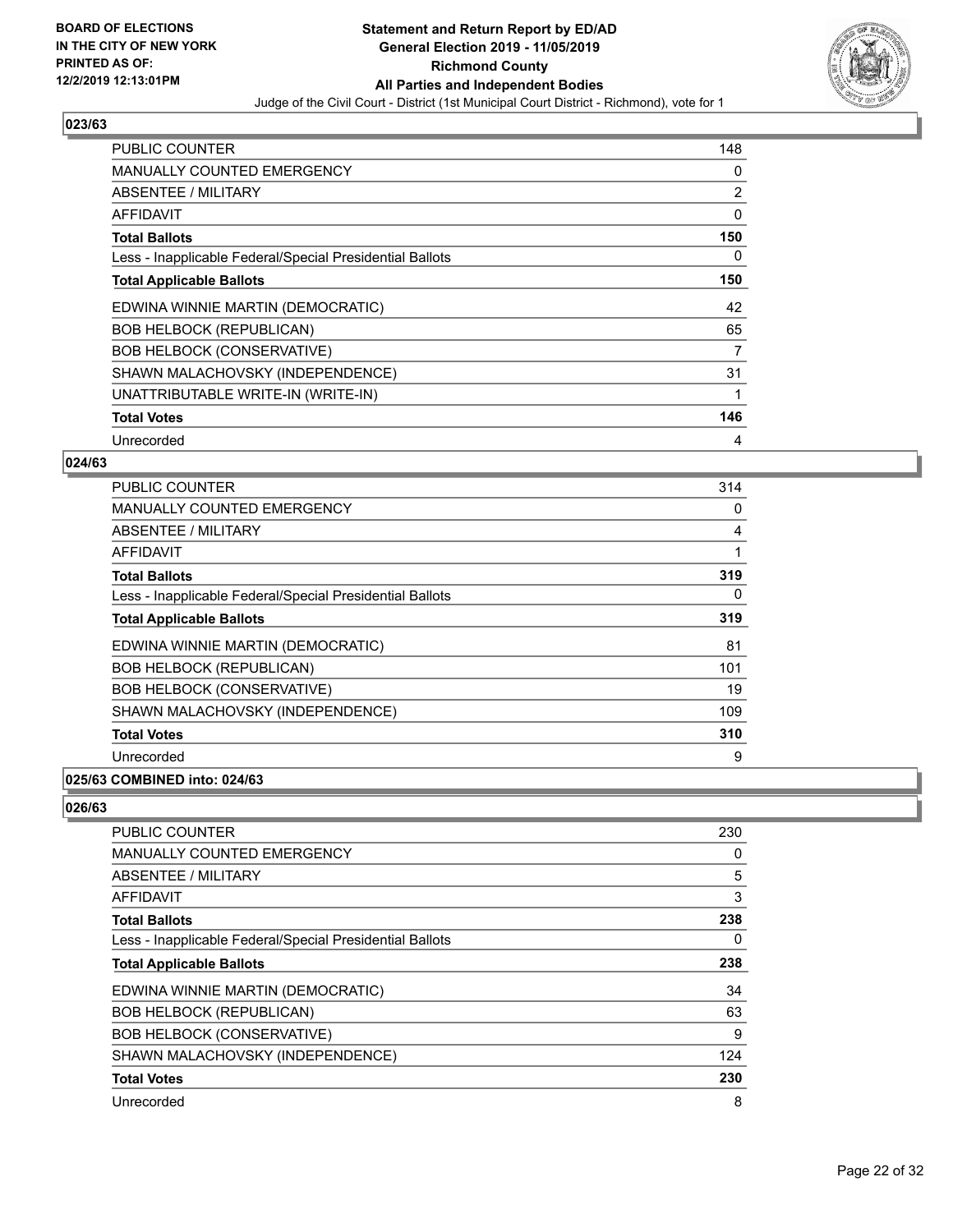

| <b>PUBLIC COUNTER</b>                                    | 256 |
|----------------------------------------------------------|-----|
| <b>MANUALLY COUNTED EMERGENCY</b>                        | 0   |
| ABSENTEE / MILITARY                                      | 15  |
| AFFIDAVIT                                                | 4   |
| <b>Total Ballots</b>                                     | 275 |
| Less - Inapplicable Federal/Special Presidential Ballots | 0   |
| <b>Total Applicable Ballots</b>                          | 275 |
| EDWINA WINNIE MARTIN (DEMOCRATIC)                        | 69  |
| <b>BOB HELBOCK (REPUBLICAN)</b>                          | 151 |
| <b>BOB HELBOCK (CONSERVATIVE)</b>                        | 23  |
| SHAWN MALACHOVSKY (INDEPENDENCE)                         | 28  |
| <b>Total Votes</b>                                       | 271 |
| Unrecorded                                               | 4   |
|                                                          |     |

#### **028/63 COMBINED into: 016/63**

#### **029/63**

| <b>PUBLIC COUNTER</b>                                    | 347 |
|----------------------------------------------------------|-----|
| <b>MANUALLY COUNTED EMERGENCY</b>                        | 0   |
| ABSENTEE / MILITARY                                      | 9   |
| AFFIDAVIT                                                | 0   |
| <b>Total Ballots</b>                                     | 356 |
| Less - Inapplicable Federal/Special Presidential Ballots | 0   |
| <b>Total Applicable Ballots</b>                          | 356 |
| EDWINA WINNIE MARTIN (DEMOCRATIC)                        | 76  |
| <b>BOB HELBOCK (REPUBLICAN)</b>                          | 230 |
| <b>BOB HELBOCK (CONSERVATIVE)</b>                        | 35  |
| SHAWN MALACHOVSKY (INDEPENDENCE)                         | 8   |
| FRANK CUCCIA (WRITE-IN)                                  | 1   |
| <b>Total Votes</b>                                       | 350 |
| Unrecorded                                               | 6   |

| <b>PUBLIC COUNTER</b>                                    | 165 |
|----------------------------------------------------------|-----|
| <b>MANUALLY COUNTED EMERGENCY</b>                        | 0   |
| ABSENTEE / MILITARY                                      | 9   |
| AFFIDAVIT                                                | 1   |
| <b>Total Ballots</b>                                     | 175 |
| Less - Inapplicable Federal/Special Presidential Ballots | 0   |
| <b>Total Applicable Ballots</b>                          | 175 |
| EDWINA WINNIE MARTIN (DEMOCRATIC)                        | 65  |
| <b>BOB HELBOCK (REPUBLICAN)</b>                          | 91  |
| <b>BOB HELBOCK (CONSERVATIVE)</b>                        | 17  |
| SHAWN MALACHOVSKY (INDEPENDENCE)                         | 1   |
| <b>Total Votes</b>                                       | 174 |
| Unrecorded                                               | 1   |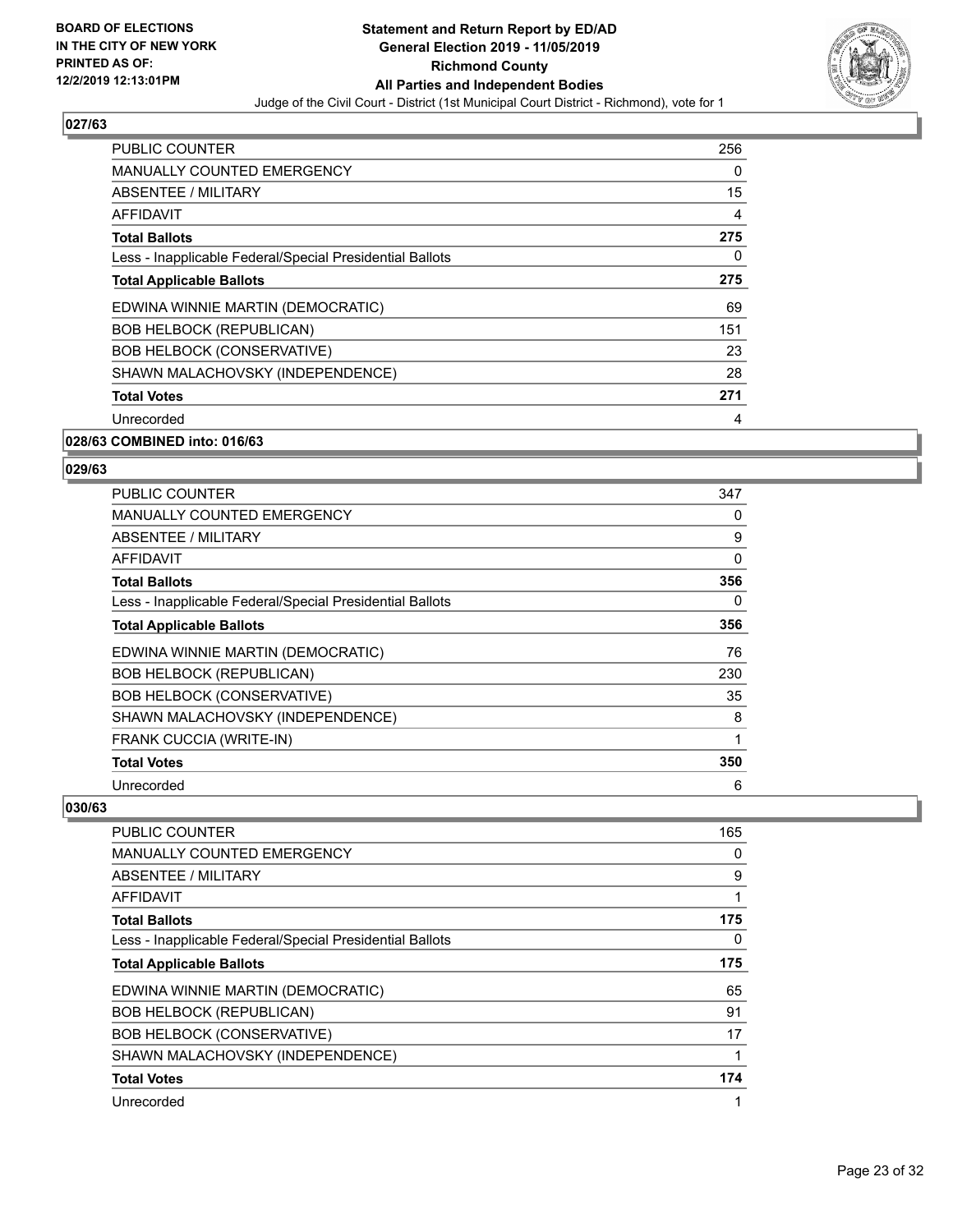

| PUBLIC COUNTER                                           | 209 |
|----------------------------------------------------------|-----|
| <b>MANUALLY COUNTED EMERGENCY</b>                        | 0   |
| ABSENTEE / MILITARY                                      | 11  |
| AFFIDAVIT                                                |     |
| <b>Total Ballots</b>                                     | 221 |
| Less - Inapplicable Federal/Special Presidential Ballots | 0   |
| <b>Total Applicable Ballots</b>                          | 221 |
| EDWINA WINNIE MARTIN (DEMOCRATIC)                        | 105 |
| <b>BOB HELBOCK (REPUBLICAN)</b>                          | 87  |
| <b>BOB HELBOCK (CONSERVATIVE)</b>                        | 13  |
| SHAWN MALACHOVSKY (INDEPENDENCE)                         | 9   |
| <b>Total Votes</b>                                       | 214 |
| Unrecorded                                               | 7   |

## **032/63**

| <b>PUBLIC COUNTER</b>                                    | 165            |
|----------------------------------------------------------|----------------|
| <b>MANUALLY COUNTED EMERGENCY</b>                        | 0              |
| ABSENTEE / MILITARY                                      | $\overline{7}$ |
| AFFIDAVIT                                                | $\overline{2}$ |
| <b>Total Ballots</b>                                     | 174            |
| Less - Inapplicable Federal/Special Presidential Ballots | 0              |
| <b>Total Applicable Ballots</b>                          | 174            |
| EDWINA WINNIE MARTIN (DEMOCRATIC)                        | 54             |
| <b>BOB HELBOCK (REPUBLICAN)</b>                          | 107            |
| <b>BOB HELBOCK (CONSERVATIVE)</b>                        | 4              |
| SHAWN MALACHOVSKY (INDEPENDENCE)                         | 7              |
| <b>Total Votes</b>                                       | 172            |
| Unrecorded                                               | 2              |

| PUBLIC COUNTER                                           | 249 |
|----------------------------------------------------------|-----|
| <b>MANUALLY COUNTED EMERGENCY</b>                        | 0   |
| ABSENTEE / MILITARY                                      | 9   |
| AFFIDAVIT                                                | 0   |
| <b>Total Ballots</b>                                     | 258 |
| Less - Inapplicable Federal/Special Presidential Ballots | 0   |
| <b>Total Applicable Ballots</b>                          | 258 |
| EDWINA WINNIE MARTIN (DEMOCRATIC)                        | 66  |
| <b>BOB HELBOCK (REPUBLICAN)</b>                          | 147 |
| <b>BOB HELBOCK (CONSERVATIVE)</b>                        | 36  |
| SHAWN MALACHOVSKY (INDEPENDENCE)                         | 4   |
| <b>Total Votes</b>                                       | 253 |
| Unrecorded                                               | 5   |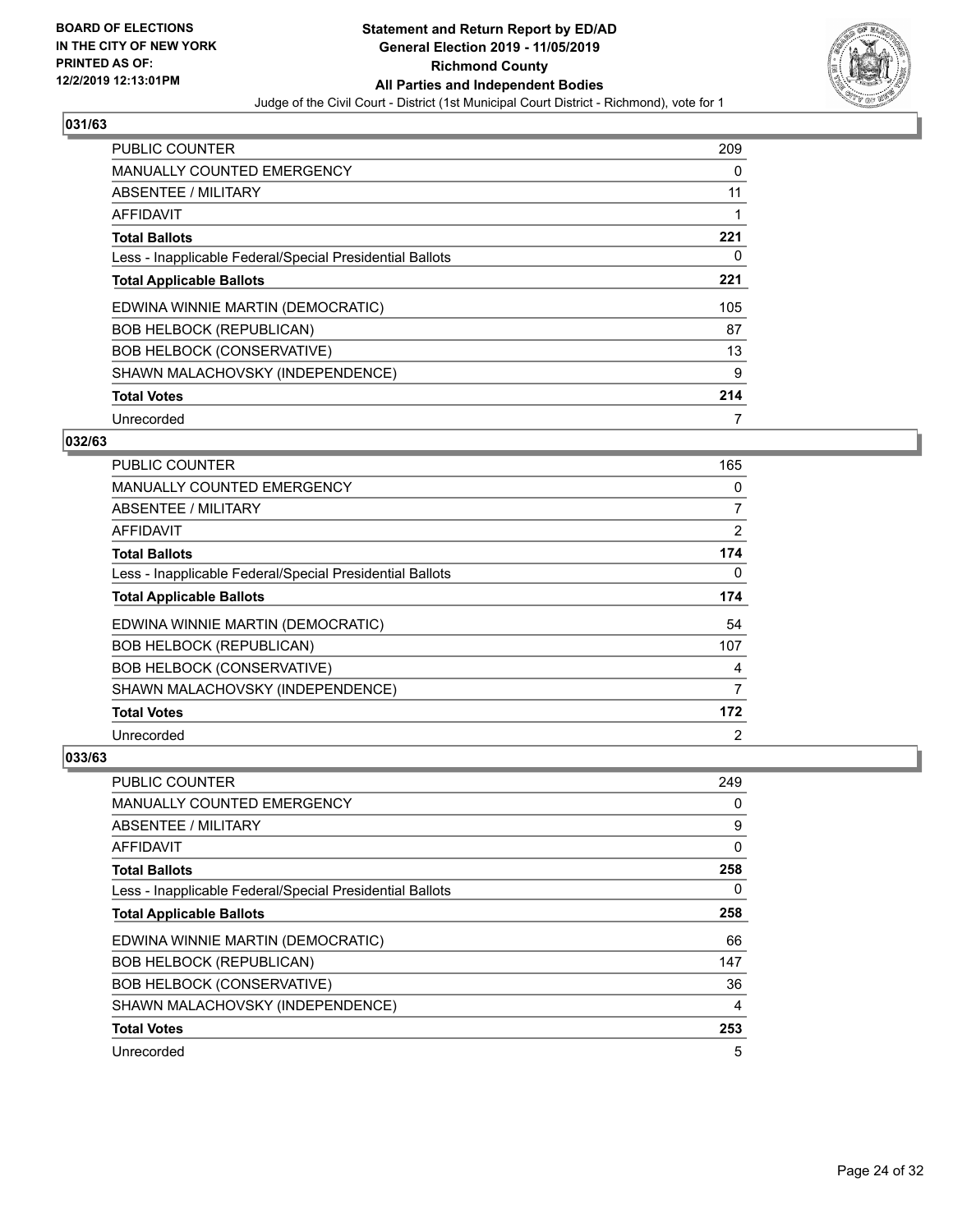

| PUBLIC COUNTER                                           | 195            |
|----------------------------------------------------------|----------------|
| <b>MANUALLY COUNTED EMERGENCY</b>                        | 0              |
| ABSENTEE / MILITARY                                      | 10             |
| <b>AFFIDAVIT</b>                                         |                |
| <b>Total Ballots</b>                                     | 206            |
| Less - Inapplicable Federal/Special Presidential Ballots | 0              |
| <b>Total Applicable Ballots</b>                          | 206            |
| EDWINA WINNIE MARTIN (DEMOCRATIC)                        | 40             |
| <b>BOB HELBOCK (REPUBLICAN)</b>                          | 139            |
| <b>BOB HELBOCK (CONSERVATIVE)</b>                        | 23             |
| SHAWN MALACHOVSKY (INDEPENDENCE)                         | $\overline{2}$ |
| <b>Total Votes</b>                                       | 204            |
| Unrecorded                                               | 2              |

#### **035/63**

| <b>PUBLIC COUNTER</b>                                    | 262 |
|----------------------------------------------------------|-----|
| MANUALLY COUNTED EMERGENCY                               | 0   |
| ABSENTEE / MILITARY                                      | 15  |
| AFFIDAVIT                                                |     |
| <b>Total Ballots</b>                                     | 278 |
| Less - Inapplicable Federal/Special Presidential Ballots | 0   |
| <b>Total Applicable Ballots</b>                          | 278 |
| EDWINA WINNIE MARTIN (DEMOCRATIC)                        | 55  |
| <b>BOB HELBOCK (REPUBLICAN)</b>                          | 172 |
| <b>BOB HELBOCK (CONSERVATIVE)</b>                        | 42  |
| SHAWN MALACHOVSKY (INDEPENDENCE)                         | 5   |
| <b>Total Votes</b>                                       | 274 |
| Unrecorded                                               | 4   |

| PUBLIC COUNTER                                           | 229      |
|----------------------------------------------------------|----------|
| MANUALLY COUNTED EMERGENCY                               | 0        |
| ABSENTEE / MILITARY                                      | 14       |
| AFFIDAVIT                                                | 6        |
| <b>Total Ballots</b>                                     | 249      |
| Less - Inapplicable Federal/Special Presidential Ballots | $\Omega$ |
| <b>Total Applicable Ballots</b>                          | 249      |
| EDWINA WINNIE MARTIN (DEMOCRATIC)                        | 172      |
| <b>BOB HELBOCK (REPUBLICAN)</b>                          | 57       |
| <b>BOB HELBOCK (CONSERVATIVE)</b>                        | 9        |
| SHAWN MALACHOVSKY (INDEPENDENCE)                         | 4        |
| UNATTRIBUTABLE WRITE-IN (WRITE-IN)                       | 1        |
| <b>Total Votes</b>                                       | 243      |
| Unrecorded                                               | 6        |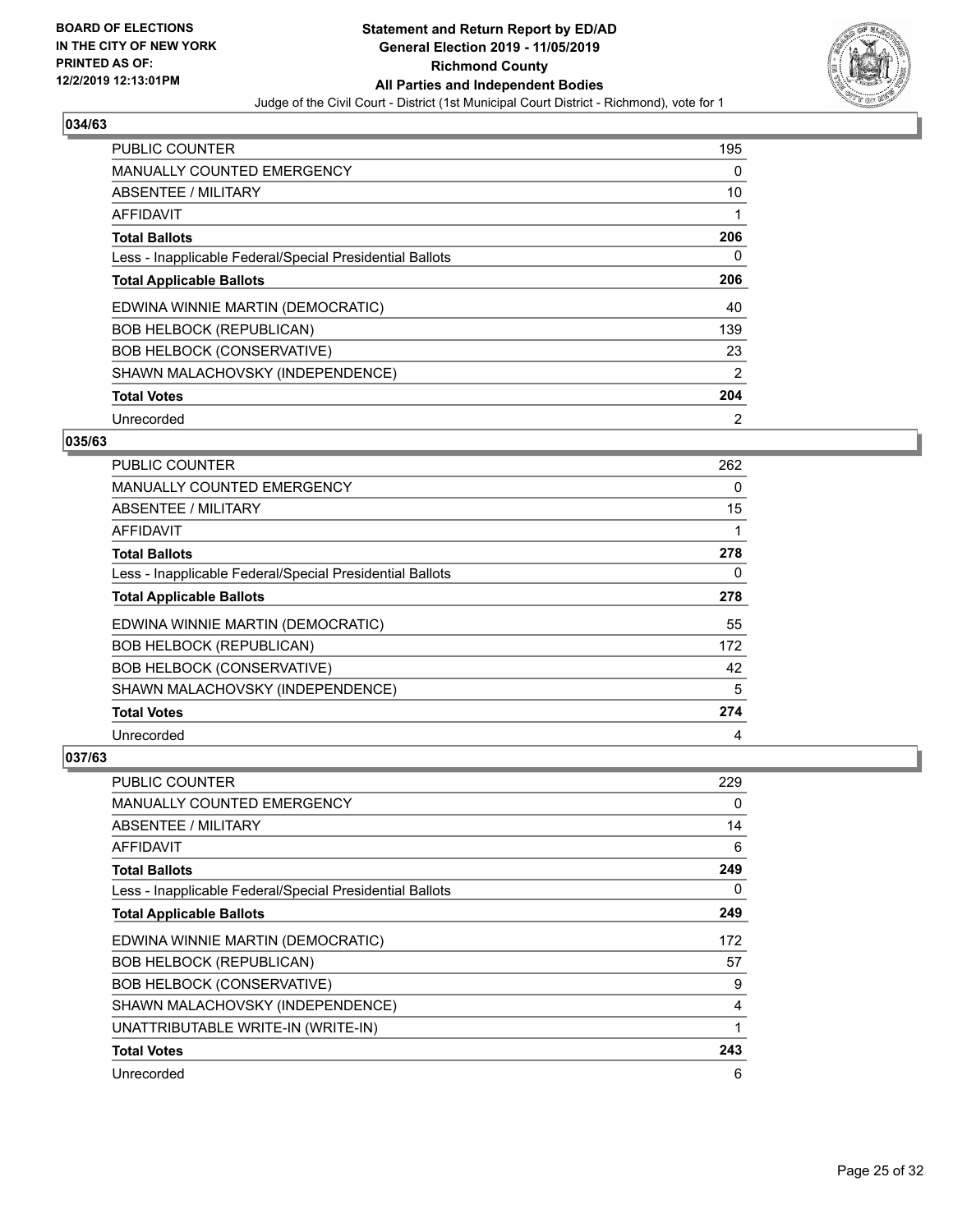

| <b>PUBLIC COUNTER</b>                                    | 186 |
|----------------------------------------------------------|-----|
| <b>MANUALLY COUNTED EMERGENCY</b>                        | 0   |
| ABSENTEE / MILITARY                                      | 6   |
| <b>AFFIDAVIT</b>                                         | 3   |
| <b>Total Ballots</b>                                     | 195 |
| Less - Inapplicable Federal/Special Presidential Ballots | 0   |
| <b>Total Applicable Ballots</b>                          | 195 |
| EDWINA WINNIE MARTIN (DEMOCRATIC)                        | 143 |
| <b>BOB HELBOCK (REPUBLICAN)</b>                          | 40  |
| <b>BOB HELBOCK (CONSERVATIVE)</b>                        | 3   |
| SHAWN MALACHOVSKY (INDEPENDENCE)                         | 8   |
| <b>Total Votes</b>                                       | 194 |
| Unrecorded                                               | 1   |

## **039/63**

| <b>PUBLIC COUNTER</b>                                    | 103 |
|----------------------------------------------------------|-----|
| <b>MANUALLY COUNTED EMERGENCY</b>                        | 0   |
| ABSENTEE / MILITARY                                      | 2   |
| AFFIDAVIT                                                | 0   |
| <b>Total Ballots</b>                                     | 105 |
| Less - Inapplicable Federal/Special Presidential Ballots | 0   |
| <b>Total Applicable Ballots</b>                          | 105 |
| EDWINA WINNIE MARTIN (DEMOCRATIC)                        | 69  |
| <b>BOB HELBOCK (REPUBLICAN)</b>                          | 23  |
| <b>BOB HELBOCK (CONSERVATIVE)</b>                        | 6   |
| SHAWN MALACHOVSKY (INDEPENDENCE)                         | 4   |
| <b>Total Votes</b>                                       | 102 |
| Unrecorded                                               | 3   |
|                                                          |     |

## **040/63 COMBINED into: 037/63**

| PUBLIC COUNTER                                           | 79             |
|----------------------------------------------------------|----------------|
| MANUALLY COUNTED EMERGENCY                               | 0              |
| ABSENTEE / MILITARY                                      | 6              |
| AFFIDAVIT                                                | $\Omega$       |
| <b>Total Ballots</b>                                     | 85             |
| Less - Inapplicable Federal/Special Presidential Ballots | 0              |
| <b>Total Applicable Ballots</b>                          | 85             |
| EDWINA WINNIE MARTIN (DEMOCRATIC)                        | 74             |
| <b>BOB HELBOCK (REPUBLICAN)</b>                          | 5              |
| <b>BOB HELBOCK (CONSERVATIVE)</b>                        | $\overline{2}$ |
| SHAWN MALACHOVSKY (INDEPENDENCE)                         | 0              |
| SHIRLEY SPRIGGS (WRITE-IN)                               |                |
| <b>Total Votes</b>                                       | 82             |
| Unrecorded                                               | 3              |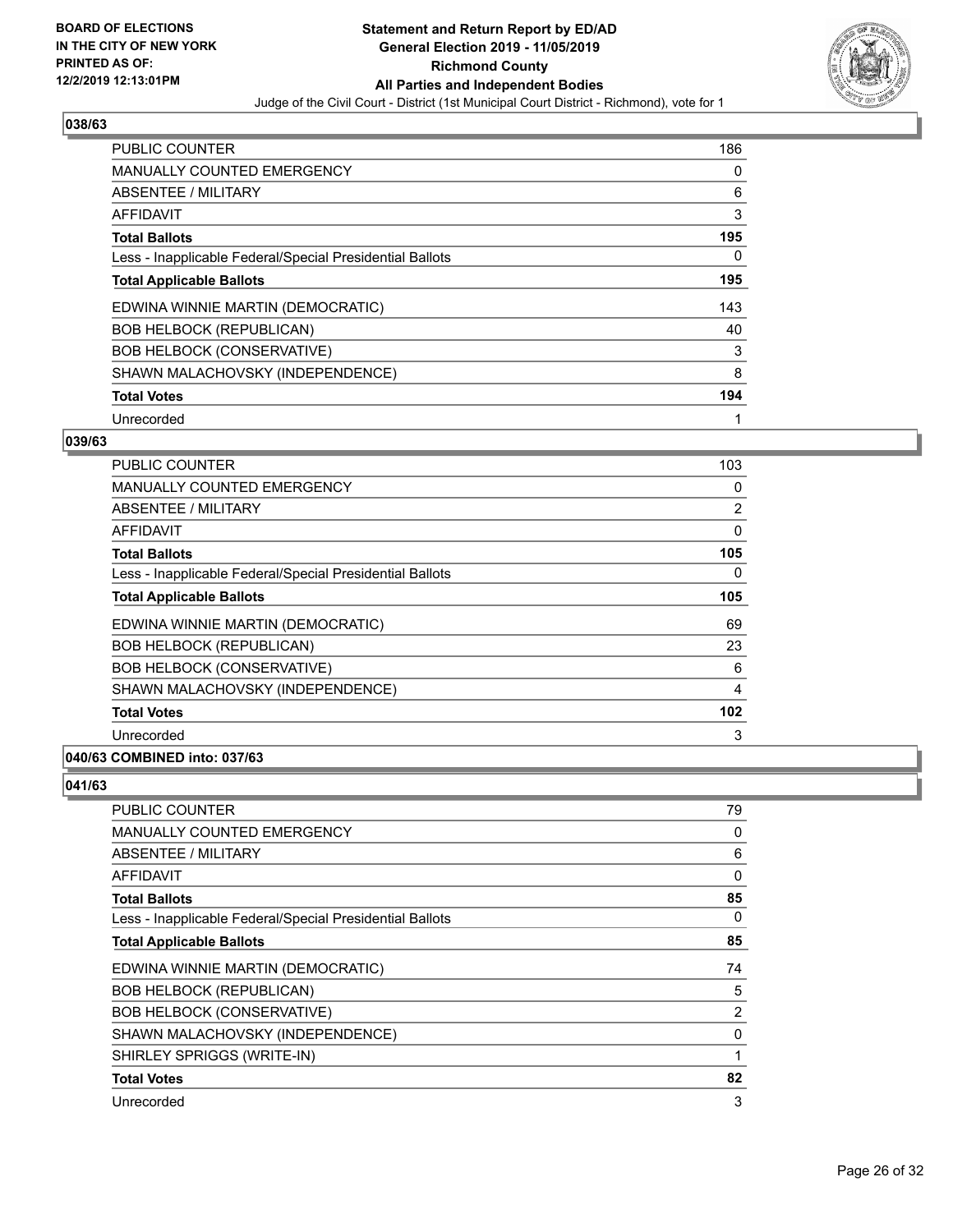

| <b>PUBLIC COUNTER</b>                                    | 108   |
|----------------------------------------------------------|-------|
| <b>MANUALLY COUNTED EMERGENCY</b>                        | 0     |
| ABSENTEE / MILITARY                                      | 4     |
| <b>AFFIDAVIT</b>                                         | 0     |
| <b>Total Ballots</b>                                     | $112$ |
| Less - Inapplicable Federal/Special Presidential Ballots | 0     |
| <b>Total Applicable Ballots</b>                          | $112$ |
| EDWINA WINNIE MARTIN (DEMOCRATIC)                        | 102   |
| <b>BOB HELBOCK (REPUBLICAN)</b>                          | 8     |
| <b>BOB HELBOCK (CONSERVATIVE)</b>                        |       |
| SHAWN MALACHOVSKY (INDEPENDENCE)                         | 0     |
| <b>Total Votes</b>                                       | 111   |
| Unrecorded                                               | 1     |

## **043/63**

| <b>PUBLIC COUNTER</b>                                    | 163 |
|----------------------------------------------------------|-----|
| MANUALLY COUNTED EMERGENCY                               | 0   |
| ABSENTEE / MILITARY                                      | 3   |
| AFFIDAVIT                                                |     |
| <b>Total Ballots</b>                                     | 167 |
| Less - Inapplicable Federal/Special Presidential Ballots | 0   |
| <b>Total Applicable Ballots</b>                          | 167 |
| EDWINA WINNIE MARTIN (DEMOCRATIC)                        | 142 |
| <b>BOB HELBOCK (REPUBLICAN)</b>                          | 16  |
| <b>BOB HELBOCK (CONSERVATIVE)</b>                        | 3   |
| SHAWN MALACHOVSKY (INDEPENDENCE)                         | 2   |
| <b>Total Votes</b>                                       | 163 |
| Unrecorded                                               | 4   |

| PUBLIC COUNTER                                           | 172 |
|----------------------------------------------------------|-----|
| MANUALLY COUNTED EMERGENCY                               | 0   |
| ABSENTEE / MILITARY                                      | 8   |
| AFFIDAVIT                                                | 0   |
| <b>Total Ballots</b>                                     | 180 |
| Less - Inapplicable Federal/Special Presidential Ballots | 0   |
| <b>Total Applicable Ballots</b>                          | 180 |
| EDWINA WINNIE MARTIN (DEMOCRATIC)                        | 153 |
| <b>BOB HELBOCK (REPUBLICAN)</b>                          | 17  |
| <b>BOB HELBOCK (CONSERVATIVE)</b>                        | 2   |
| SHAWN MALACHOVSKY (INDEPENDENCE)                         | 4   |
| <b>Total Votes</b>                                       | 176 |
| Unrecorded                                               | 4   |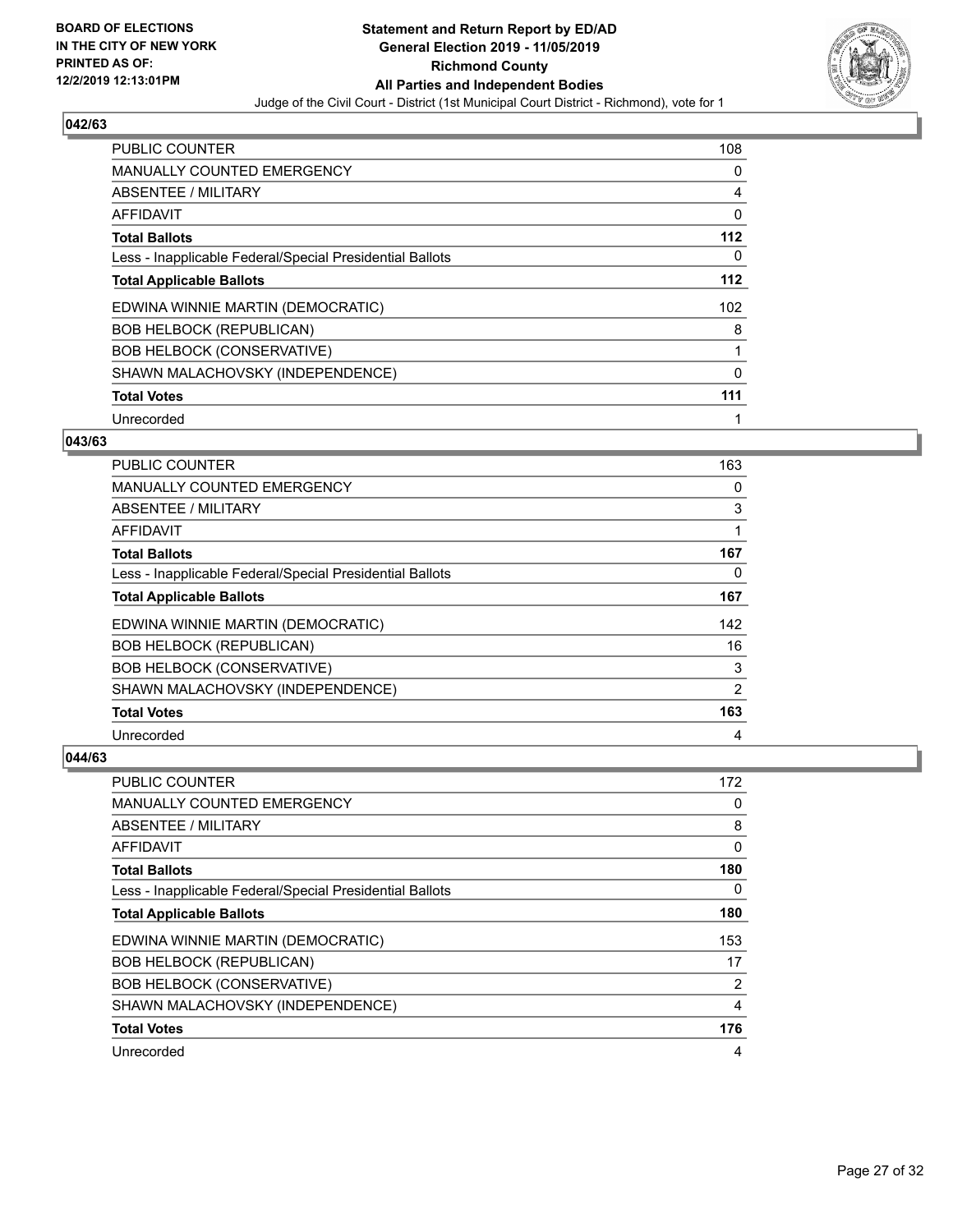

| <b>PUBLIC COUNTER</b>                                    | 126 |
|----------------------------------------------------------|-----|
| <b>MANUALLY COUNTED EMERGENCY</b>                        | 0   |
| ABSENTEE / MILITARY                                      | 11  |
| <b>AFFIDAVIT</b>                                         | 0   |
| <b>Total Ballots</b>                                     | 137 |
| Less - Inapplicable Federal/Special Presidential Ballots | 0   |
| <b>Total Applicable Ballots</b>                          | 137 |
| EDWINA WINNIE MARTIN (DEMOCRATIC)                        | 119 |
| <b>BOB HELBOCK (REPUBLICAN)</b>                          | 10  |
| <b>BOB HELBOCK (CONSERVATIVE)</b>                        | 4   |
| SHAWN MALACHOVSKY (INDEPENDENCE)                         | 2   |
| <b>Total Votes</b>                                       | 135 |
| Unrecorded                                               | 2   |

## **061/63**

| <b>PUBLIC COUNTER</b>                                    | 234      |
|----------------------------------------------------------|----------|
| MANUALLY COUNTED EMERGENCY                               | $\Omega$ |
| ABSENTEE / MILITARY                                      | 18       |
| AFFIDAVIT                                                | $\Omega$ |
| <b>Total Ballots</b>                                     | 252      |
| Less - Inapplicable Federal/Special Presidential Ballots | $\Omega$ |
| <b>Total Applicable Ballots</b>                          | 252      |
| EDWINA WINNIE MARTIN (DEMOCRATIC)                        | 99       |
| <b>BOB HELBOCK (REPUBLICAN)</b>                          | 124      |
| <b>BOB HELBOCK (CONSERVATIVE)</b>                        | 24       |
| SHAWN MALACHOVSKY (INDEPENDENCE)                         | 5        |
| <b>Total Votes</b>                                       | 252      |

| <b>PUBLIC COUNTER</b>                                    | 338            |
|----------------------------------------------------------|----------------|
| <b>MANUALLY COUNTED EMERGENCY</b>                        | 0              |
| ABSENTEE / MILITARY                                      | 16             |
| AFFIDAVIT                                                | 0              |
| <b>Total Ballots</b>                                     | 354            |
| Less - Inapplicable Federal/Special Presidential Ballots | 0              |
| <b>Total Applicable Ballots</b>                          | 354            |
| EDWINA WINNIE MARTIN (DEMOCRATIC)                        | 117            |
| <b>BOB HELBOCK (REPUBLICAN)</b>                          | 197            |
| <b>BOB HELBOCK (CONSERVATIVE)</b>                        | 33             |
| SHAWN MALACHOVSKY (INDEPENDENCE)                         | $\overline{2}$ |
| <b>Total Votes</b>                                       | 349            |
| Unrecorded                                               | 5              |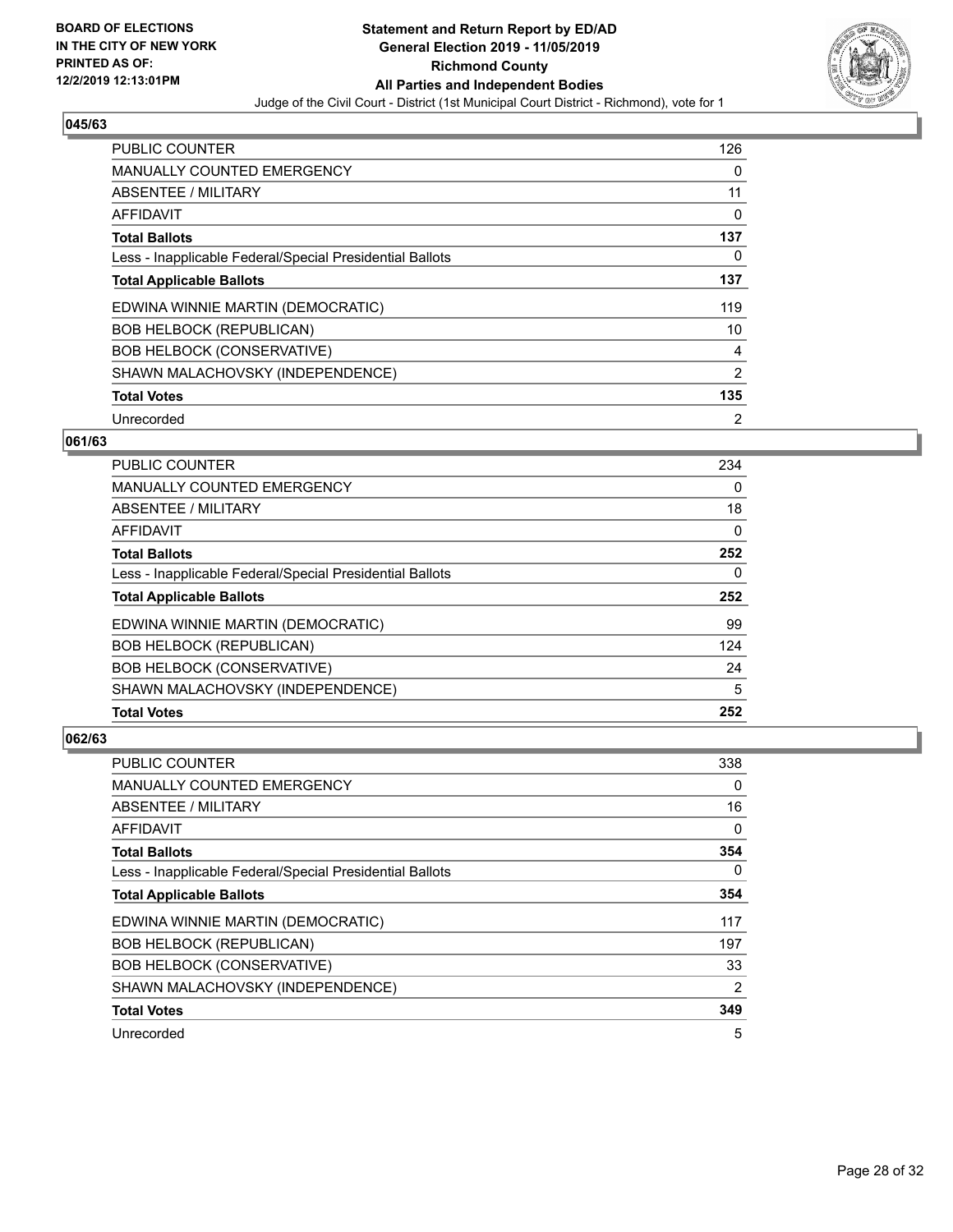

| PUBLIC COUNTER                                           | 296 |
|----------------------------------------------------------|-----|
| <b>MANUALLY COUNTED EMERGENCY</b>                        | 0   |
| ABSENTEE / MILITARY                                      | 10  |
| AFFIDAVIT                                                | 0   |
| <b>Total Ballots</b>                                     | 306 |
| Less - Inapplicable Federal/Special Presidential Ballots | 0   |
| <b>Total Applicable Ballots</b>                          | 306 |
| EDWINA WINNIE MARTIN (DEMOCRATIC)                        | 77  |
| <b>BOB HELBOCK (REPUBLICAN)</b>                          | 179 |
| <b>BOB HELBOCK (CONSERVATIVE)</b>                        | 37  |
| SHAWN MALACHOVSKY (INDEPENDENCE)                         | 5   |
| <b>Total Votes</b>                                       | 298 |
| Unrecorded                                               | 8   |

## **064/63**

| <b>PUBLIC COUNTER</b>                                    | 531 |
|----------------------------------------------------------|-----|
| MANUALLY COUNTED EMERGENCY                               | 0   |
| ABSENTEE / MILITARY                                      | 13  |
| AFFIDAVIT                                                | 3   |
| <b>Total Ballots</b>                                     | 547 |
| Less - Inapplicable Federal/Special Presidential Ballots | 0   |
| <b>Total Applicable Ballots</b>                          | 547 |
| EDWINA WINNIE MARTIN (DEMOCRATIC)                        | 121 |
| <b>BOB HELBOCK (REPUBLICAN)</b>                          | 338 |
| <b>BOB HELBOCK (CONSERVATIVE)</b>                        | 72  |
| SHAWN MALACHOVSKY (INDEPENDENCE)                         | 8   |
| <b>Total Votes</b>                                       | 539 |
| Unrecorded                                               | 8   |

| PUBLIC COUNTER                                           | 247      |
|----------------------------------------------------------|----------|
| <b>MANUALLY COUNTED EMERGENCY</b>                        | 0        |
| ABSENTEE / MILITARY                                      | 2        |
| AFFIDAVIT                                                | $\Omega$ |
| <b>Total Ballots</b>                                     | 249      |
| Less - Inapplicable Federal/Special Presidential Ballots | 0        |
| <b>Total Applicable Ballots</b>                          | 249      |
| EDWINA WINNIE MARTIN (DEMOCRATIC)                        | 76       |
| <b>BOB HELBOCK (REPUBLICAN)</b>                          | 137      |
| <b>BOB HELBOCK (CONSERVATIVE)</b>                        | 26       |
| SHAWN MALACHOVSKY (INDEPENDENCE)                         | 7        |
| <b>Total Votes</b>                                       | 246      |
| Unrecorded                                               | 3        |
| 066/63 COMBINED into: 064/63                             |          |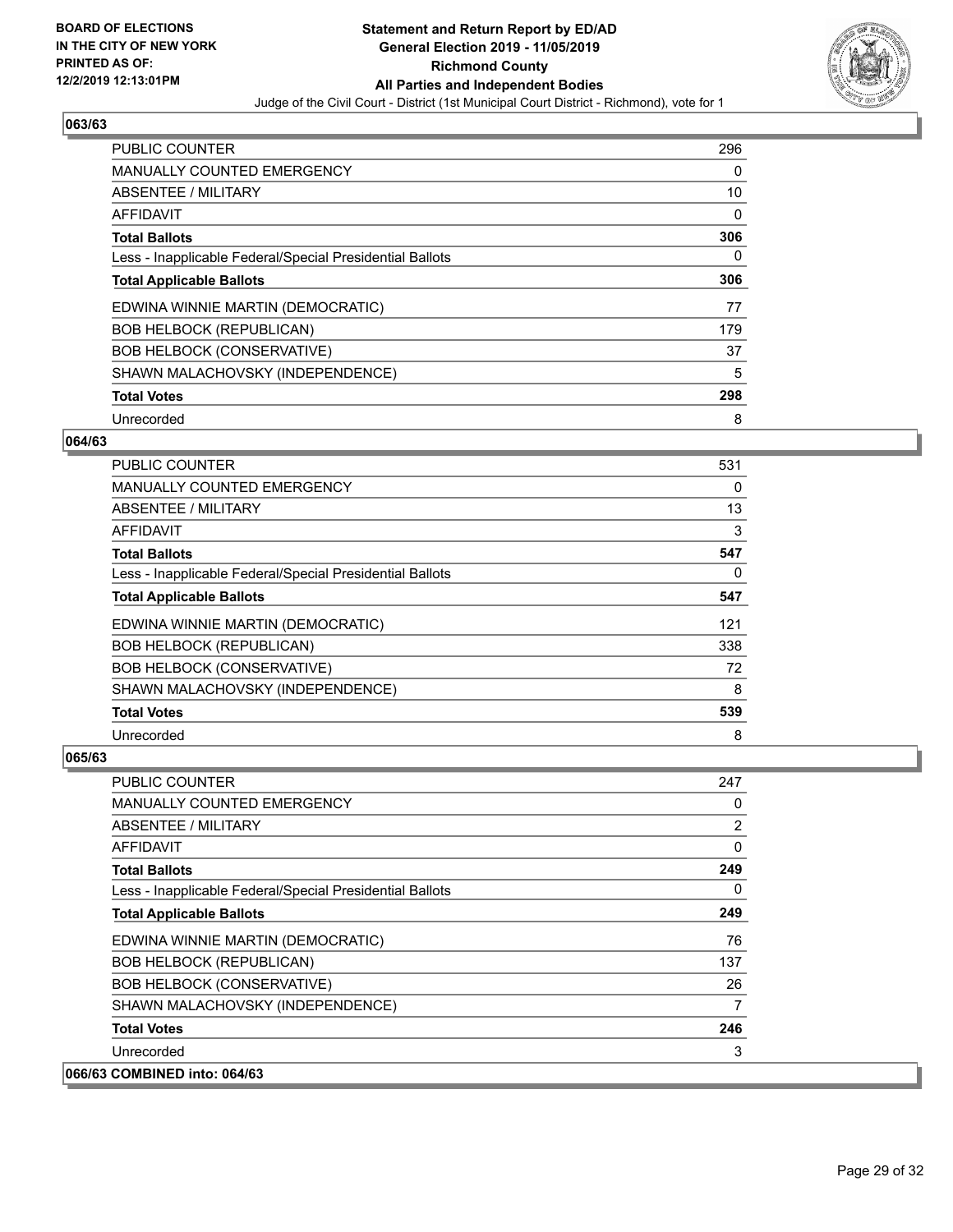

| PUBLIC COUNTER                                           | 284            |
|----------------------------------------------------------|----------------|
| <b>MANUALLY COUNTED EMERGENCY</b>                        | 0              |
| ABSENTEE / MILITARY                                      | 7              |
| AFFIDAVIT                                                | 0              |
| <b>Total Ballots</b>                                     | 291            |
| Less - Inapplicable Federal/Special Presidential Ballots | 0              |
| <b>Total Applicable Ballots</b>                          | 291            |
| EDWINA WINNIE MARTIN (DEMOCRATIC)                        | 67             |
| <b>BOB HELBOCK (REPUBLICAN)</b>                          | 183            |
| <b>BOB HELBOCK (CONSERVATIVE)</b>                        | 37             |
| SHAWN MALACHOVSKY (INDEPENDENCE)                         | $\overline{2}$ |
| <b>Total Votes</b>                                       | 289            |
| Unrecorded                                               | 2              |
|                                                          |                |

## **074/63 COMBINED into: 062/63**

#### **076/63**

| <b>PUBLIC COUNTER</b>                                    | 189 |
|----------------------------------------------------------|-----|
| MANUALLY COUNTED EMERGENCY                               | 0   |
| ABSENTEE / MILITARY                                      | 4   |
| AFFIDAVIT                                                | 0   |
| <b>Total Ballots</b>                                     | 193 |
| Less - Inapplicable Federal/Special Presidential Ballots | 0   |
| <b>Total Applicable Ballots</b>                          | 193 |
| EDWINA WINNIE MARTIN (DEMOCRATIC)                        | 65  |
| <b>BOB HELBOCK (REPUBLICAN)</b>                          | 95  |
| <b>BOB HELBOCK (CONSERVATIVE)</b>                        | 11  |
| SHAWN MALACHOVSKY (INDEPENDENCE)                         | 17  |
| <b>Total Votes</b>                                       | 188 |
| Unrecorded                                               | 5   |

| PUBLIC COUNTER                                           | 142 |
|----------------------------------------------------------|-----|
| <b>MANUALLY COUNTED EMERGENCY</b>                        | 0   |
| <b>ABSENTEE / MILITARY</b>                               | 6   |
| AFFIDAVIT                                                | 0   |
| <b>Total Ballots</b>                                     | 148 |
| Less - Inapplicable Federal/Special Presidential Ballots | 0   |
| <b>Total Applicable Ballots</b>                          | 148 |
| EDWINA WINNIE MARTIN (DEMOCRATIC)                        | 52  |
| <b>BOB HELBOCK (REPUBLICAN)</b>                          | 59  |
| <b>BOB HELBOCK (CONSERVATIVE)</b>                        | 13  |
| SHAWN MALACHOVSKY (INDEPENDENCE)                         | 22  |
| <b>Total Votes</b>                                       | 146 |
| Unrecorded                                               | 2   |
| 078/63 COMBINED into: 027/63                             |     |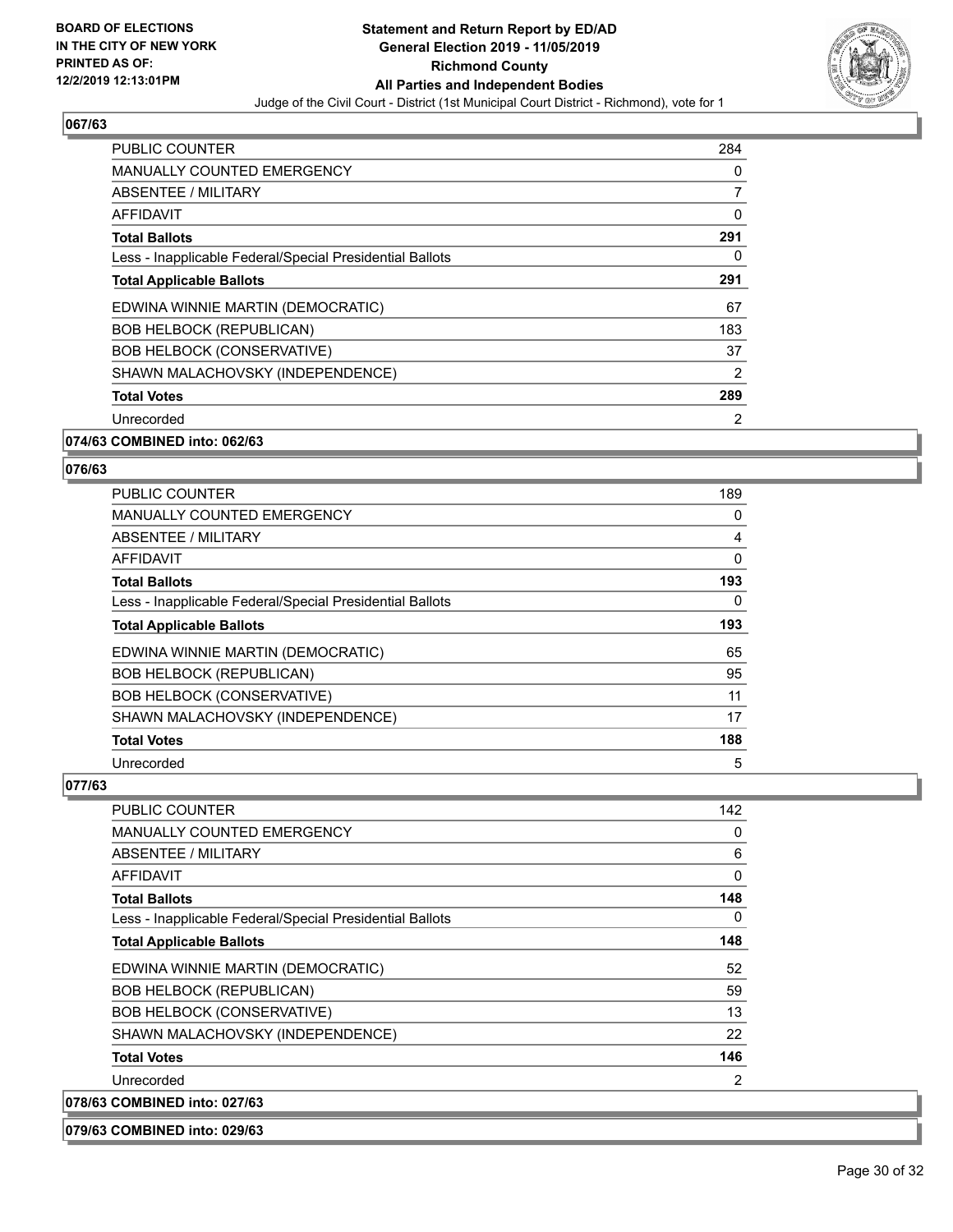

| <b>PUBLIC COUNTER</b>                                    | 151 |
|----------------------------------------------------------|-----|
| <b>MANUALLY COUNTED EMERGENCY</b>                        | 0   |
| ABSENTEE / MILITARY                                      | 4   |
| AFFIDAVIT                                                | 0   |
| <b>Total Ballots</b>                                     | 155 |
| Less - Inapplicable Federal/Special Presidential Ballots | 0   |
| <b>Total Applicable Ballots</b>                          | 155 |
| EDWINA WINNIE MARTIN (DEMOCRATIC)                        | 103 |
| <b>BOB HELBOCK (REPUBLICAN)</b>                          | 36  |
| <b>BOB HELBOCK (CONSERVATIVE)</b>                        | 10  |
| SHAWN MALACHOVSKY (INDEPENDENCE)                         | 4   |
| ROBERT TOMASOVO (WRITE-IN)                               | 1   |
| <b>Total Votes</b>                                       | 154 |
| Unrecorded                                               | 1   |

| <b>PUBLIC COUNTER</b>                                    | 168 |
|----------------------------------------------------------|-----|
| <b>MANUALLY COUNTED EMERGENCY</b>                        | 0   |
| ABSENTEE / MILITARY                                      | 9   |
| <b>AFFIDAVIT</b>                                         | 0   |
| <b>Total Ballots</b>                                     | 177 |
| Less - Inapplicable Federal/Special Presidential Ballots | 0   |
| <b>Total Applicable Ballots</b>                          | 177 |
| EDWINA WINNIE MARTIN (DEMOCRATIC)                        | 57  |
| <b>BOB HELBOCK (REPUBLICAN)</b>                          | 76  |
| <b>BOB HELBOCK (CONSERVATIVE)</b>                        | 24  |
| SHAWN MALACHOVSKY (INDEPENDENCE)                         | 11  |
| UNATTRIBUTABLE WRITE-IN (WRITE-IN)                       | 1   |
| <b>Total Votes</b>                                       | 169 |
| Unrecorded                                               | 8   |
| 087/63 COMBINED into: 084/63                             |     |